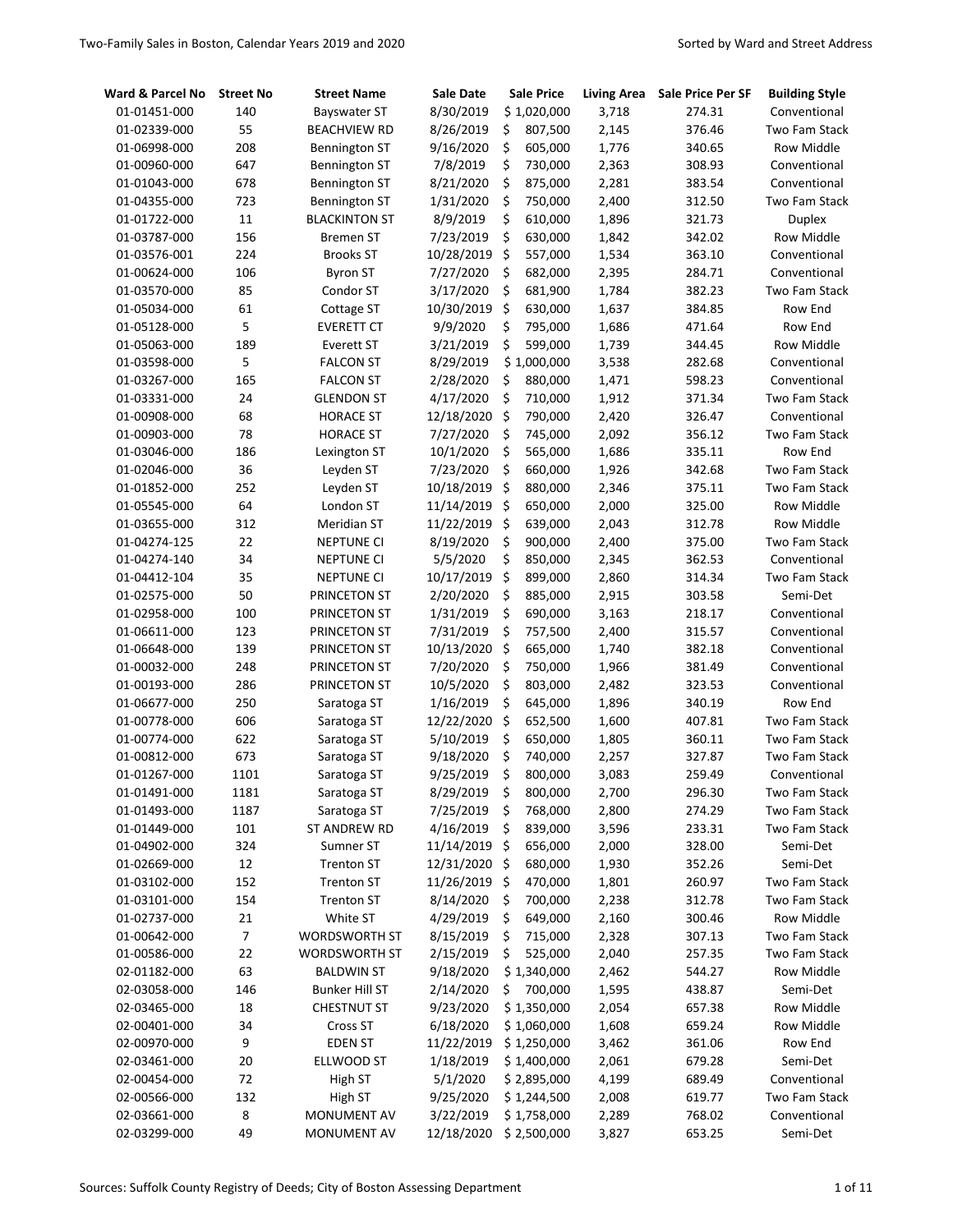| Ward & Parcel No | <b>Street No</b> | <b>Street Name</b>   | Sale Date  | <b>Sale Price</b>      | <b>Living Area</b> | Sale Price Per SF | <b>Building Style</b> |
|------------------|------------------|----------------------|------------|------------------------|--------------------|-------------------|-----------------------|
| 02-02787-000     | 6                | MT VERNON AV         | 6/3/2019   | \$2,437,500            | 4,367              | 558.21            | Conventional          |
| 02-00079-000     | 45               | <b>MYSTIC ST</b>     | 6/12/2020  | \$1,199,000            | 2,401              | 499.38            | Row Middle            |
| 02-00010-000     | 75               | <b>PEARL ST</b>      | 12/4/2020  | \$<br>930,000          | 2,253              | 412.78            | Semi-Det              |
| 02-02809-000     | 34               | PROSPECT ST          | 10/7/2020  | \$1,100,000            | 2,538              | 433.41            | Semi-Det              |
| 02-00326-000     | 51               | SCHOOL ST            | 10/5/2020  | \$1,030,000            | 1,901              | 541.88            | Conventional          |
| 03-01427-000     | 213              | <b>ENDICOTT ST</b>   | 8/3/2020   | \$<br>999,500          | 1,536              | 650.72            | Row Middle            |
| 03-03268-000     | 37               | North SQ             | 10/30/2019 | \$1,500,000            | 2,652              | 565.61            | Semi-Det              |
| 04-00073-000     | 105              | Appleton ST          | 7/22/2019  | \$3,250,000            | 3,199              | 1,015.94          | <b>Row Middle</b>     |
| 04-00185-000     | 118              | Appleton ST          | 7/16/2019  | \$4,175,000            | 3,301              | 1,264.63          | <b>Row Middle</b>     |
| 04-02491-000     | 7                | <b>CLAREMONT PK</b>  | 11/21/2019 | \$4,137,500            | 3,616              | 1,144.35          | <b>Row Middle</b>     |
| 04-00163-000     | 7                | Dartmouth PL         | 12/30/2020 | \$2,100,000            | 1,995              | 1,052.76          | Row Middle            |
| 05-00936-000     | 51               | Appleton ST          | 2/25/2019  | \$2,600,000            | 2,275              | 1,142.76          | <b>Row Middle</b>     |
| 05-01790-000     | 56               | W Cedar ST           | 11/1/2019  | \$3,250,000            | 3,000              | 1,083.33          | Row Middle            |
| 06-02467-000     | 16               | <b>BECKLER AV</b>    | 1/24/2020  | \$<br>800,000          | 1,713              | 467.02            | Row End               |
| 06-02049-000     | 515              | E BROADWAY           | 2/18/2020  | \$1,175,000            | 3,096              | 379.52            | Semi-Det              |
| 06-04284-000     | 895              | E Broadway           | 12/1/2020  | \$1,385,000            | 2,172              | 637.66            | Semi-Det              |
| 06-02205-000     | 555              | E FIFTH ST           | 5/29/2020  | \$1,125,000            | 2,078              | 541.39            | Semi-Det              |
| 06-02214-000     | 568              | E FIFTH ST           | 3/5/2020   | \$2,650,000            | 5,888              | 450.07            | Conventional          |
| 06-02070-000     | 530              | E FOURTH ST          | 8/23/2019  | \$1,350,000            | 2,317              | 582.60            | Semi-Det              |
| 06-02623-000     | 760              | E FOURTH ST          | 8/10/2020  | \$1,600,000            | 3,141              | 509.39            | Semi-Det              |
| 06-03344-000     | 609              | E SECOND ST          | 8/16/2019  | \$1,000,000            | 1,500              | 666.67            | Row End               |
| 06-03049-000     | 452              | E THIRD ST           | 1/3/2019   | \$1,125,000            | 1,980              | 568.18            | Row Middle            |
| 06-03499-000     | 599              | E THIRD ST           | 6/21/2019  | \$<br>968,000          | 2,008              | 482.07            | Semi-Det              |
| 06-03532-000     | 615              | E THIRD ST           | 5/31/2019  | \$<br>850,000          | 2,316              | 367.01            | Conventional          |
| 06-03445-000     | 160              | K ST                 | 7/31/2020  | \$1,275,000            | 1,800              | 708.33            | Conventional          |
| 06-02525-000     | 152              | L ST                 | 3/20/2020  | \$<br>975,000          | 2,000              | 487.50            | Semi-Det              |
| 06-03591-000     | 39               | M <sub>ST</sub>      | 6/8/2020   | \$1,242,500            | 2,610              | 476.05            | Conventional          |
| 06-04038-000     | 143              | N <sub>ST</sub>      | 3/21/2019  | \$1,035,000            | 1,905              | 543.31            | Row Middle            |
| 06-04387-000     | 136              | O ST                 | 10/28/2019 | \$<br>970,000          | 1,638              | 592.19            | Two Fam Stack         |
| 06-04404-000     | 153              | P <sub>ST</sub>      | 2/4/2020   | \$1,500,000            | 3,241              | 462.79            | Two Fam Stack         |
| 06-00847-000     | 182              | W EIGHTH ST          | 9/20/2019  | \$<br>850,000          | 1,890              | 449.74            | Semi-Det              |
| 06-01352-000     | 86               | W THIRD ST           | 3/27/2020  | \$1,258,000            | 1,641              | 766.61            | Row Middle            |
| 06-01346-000     | 102              | W THIRD ST           | 12/4/2020  | \$<br>890,000          | 1,671              | 532.62            | Row Middle            |
| 06-01569-000     | 207              | W THIRD ST           | 11/27/2019 | $\zeta$<br>950,000     | 1,555              | 610.85            | Semi-Det              |
| 07-02613-000     | 8                | <b>BANTRY WY</b>     | 6/28/2019  | \$<br>799,000          | 1,460              | 547.26            | Semi-Det              |
| 07-03904-000     | 13               | <b>BELDEN ST</b>     | 3/8/2019   | \$<br>450,000          | 1,224              | 367.65            | Row Middle            |
| 07-00812-000     | 281              | <b>BOWEN ST</b>      | 8/1/2019   | \$<br>835,000          | 2,056              | 406.13            | Row Middle            |
| 07-02826-000     | 72               | <b>Buttonwood ST</b> | 11/18/2019 | \$<br>650,000          | 1,958              | 331.97            | Two Fam Stack         |
| 07-03388-000     | 623              | DORCHESTER AV        | 12/31/2020 | \$1,020,000            | 2,378              | 428.93            | Semi-Det              |
| 07-01154-000     | 200              | Dorchester ST        | 6/28/2019  | \$1,360,000            | 2,696              | 504.45            | Row End               |
| 07-02484-000     | 675              | E EIGHTH ST          | 2/14/2019  | 799,000<br>\$          | 1,872              | 426.82            | Semi-Det              |
| 07-01862-000     | 390              | E FIFTH ST           | 7/1/2020   | \$1,600,000            | 2,520              | 634.92            | Conventional          |
| 07-01773-000     | 407              | E FIFTH ST           | 8/17/2020  | \$1,080,000            | 1,848              | 584.42            | Semi-Det              |
| 07-01597-000     | 419              | E SEVENTH ST         | 9/10/2020  | \$960,000              | 1,643              | 584.37            | Conventional          |
| 07-02179-000     | 556              | E SEVENTH ST         | 11/25/2020 | \$1,015,000            | 1,860              | 545.70            | Conventional          |
| 07-02554-000     | 661              | E SEVENTH ST         | 5/29/2020  | \$1,110,000            | 1,764              | 629.25            | Two Fam Stack         |
| 07-01866-000     | 489              | E SIXTH ST           | 2/13/2020  | \$1,150,000            | 2,512              | 457.73            | Conventional          |
| 07-03826-000     | 5                | <b>GENE ST</b>       | 11/27/2019 | \$<br>760,000          | 2,901              | 262.00            | Conventional          |
| 07-03161-000     | 65               | <b>HARVEST ST</b>    | 9/18/2020  | \$1,195,000            | 3,111              | 384.15            | Conventional          |
| 07-02073-000     | 30               | <b>MARINE RD</b>     | 6/19/2019  | \$2,380,000            | 3,415              | 696.93            | Conventional          |
| 07-01144-000     | 8                | <b>MERCER ST</b>     | 9/3/2020   | \$<br>950,000          | 1,937              | 490.42            | Semi-Det              |
| 07-01143-000     | 10               | <b>MERCER ST</b>     | 9/3/2020   | \$<br>950,000          | 1,918              | 495.26            | Semi-Det              |
| 07-00712-000     | 9                | <b>MOHAWK ST</b>     | 7/21/2020  | \$<br>800,000          | 1,926              | 415.37            | Conventional          |
| 07-02336-000     | 3                | NORCROSS PL          | 12/16/2019 | \$<br>840,000          | 1,881              | 446.57            | Semi-Det              |
| 07-03013-000     | 72               | Roseclair ST         | 8/14/2020  | \$1,000,000            | 3,403              | 293.88            | Conventional          |
| 07-01796-000     | 24               | <b>STORY ST</b>      | 12/30/2020 | \$<br>868,000          | 952                | 911.76            | Semi-Det              |
| 07-01174-000     | 30               | <b>TELEGRAPH ST</b>  | 7/16/2019  | \$1,279,500            | 2,325              | 550.32            | Semi-Det              |
| 07-01051-000     | 24               | <b>THOMAS PK</b>     |            | 12/14/2020 \$1,050,000 | 2,500              | 420.00            | Semi-Det              |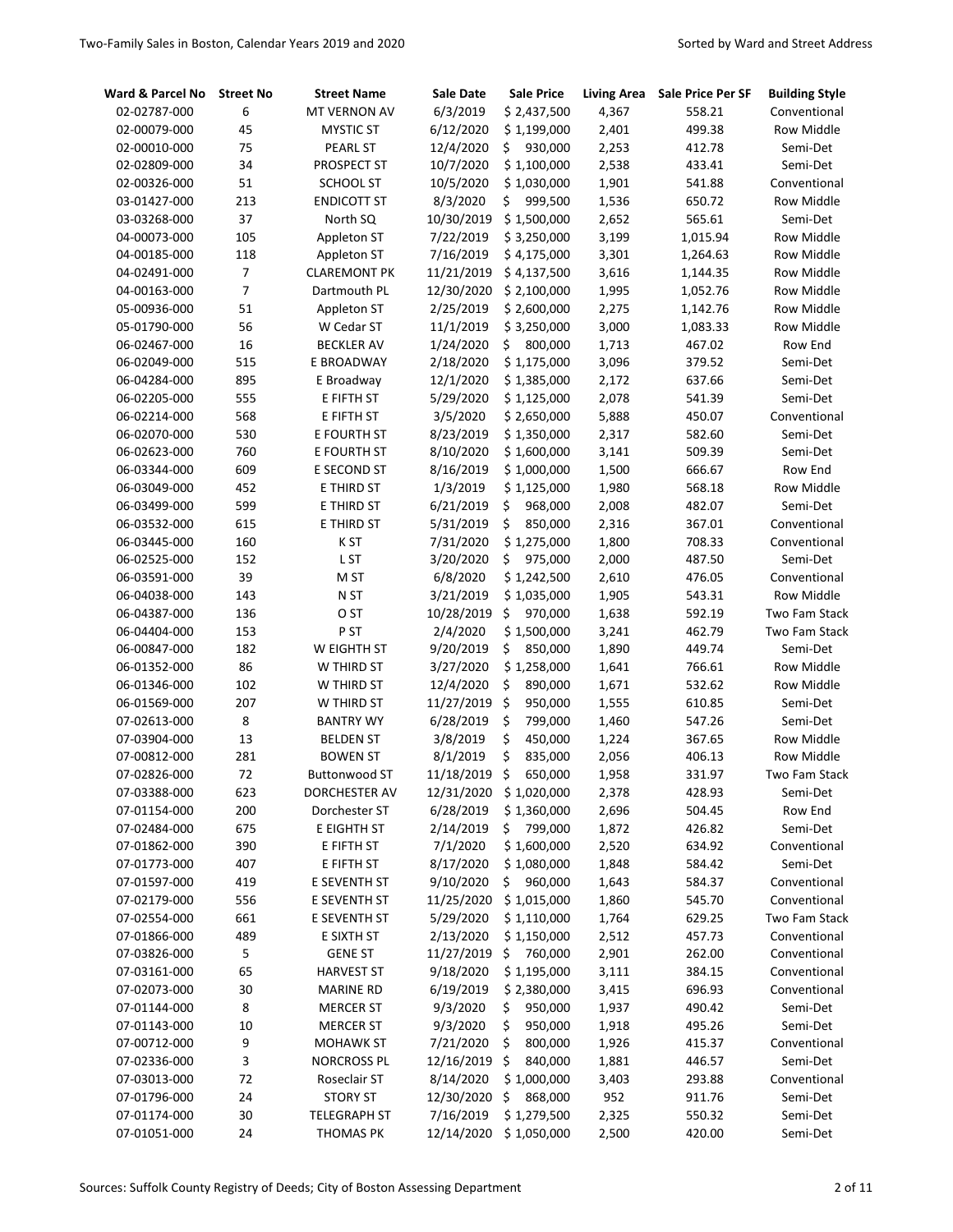| Ward & Parcel No | <b>Street No</b> | <b>Street Name</b>      | Sale Date  | <b>Sale Price</b> | <b>Living Area</b> | <b>Sale Price Per SF</b> | <b>Building Style</b> |
|------------------|------------------|-------------------------|------------|-------------------|--------------------|--------------------------|-----------------------|
| 07-01370-000     | 47               | <b>THOMAS PK</b>        | 4/29/2019  | \$1,100,000       | 2,168              | 507.32                   | Row End               |
| 07-02546-000     | 6                | <b>VIKING ST</b>        | 11/30/2020 | \$<br>750,000     | 2,106              | 356.13                   | <b>Row Middle</b>     |
| 07-00512-000     | 215              | W EIGHTH ST             | 3/28/2019  | \$1,250,000       | 1,872              | 667.74                   | Conventional          |
| 07-00921-000     | 417              | W FOURTH ST             | 11/19/2019 | \$<br>899,000     | 1,681              | 534.88                   | Row End               |
| 07-00163-000     | 44               | Woodward ST             | 11/27/2019 | \$<br>949,999     | 3,028              | 313.74                   | Conventional          |
| 08-02741-000     | 53               | <b>FOREST ST</b>        | 2/7/2020   | \$<br>750,000     | 2,942              | 254.96                   | Conventional          |
| 08-02760-000     | 102              | MT PLEASANT AV          | 5/27/2020  | \$<br>740,000     | 2,454              | 301.50                   | Conventional          |
| 09-03774-000     | 3                | Cedar ST                | 4/1/2020   | \$<br>809,000     | 2,000              | 404.50                   | Conventional          |
| 09-03643-000     | 44               | <b>Highland ST</b>      | 5/3/2019   | \$<br>850,000     | 3,624              | 234.54                   | Conventional          |
| 09-03707-000     | 12               | <b>LOGAN ST</b>         | 4/9/2019   | \$<br>650,000     | 2,184              | 297.62                   | <b>Two Fam Stack</b>  |
| 09-03706-000     | 16               | <b>LOGAN ST</b>         | 8/12/2019  | \$<br>809,000     | 2,008              | 402.89                   | Two Fam Stack         |
| 10-01206-000     | 16               | SACHEM ST               | 3/8/2019   | \$1,296,000       | 2,392              | 541.81                   | Two Fam Stack         |
| 10-00088-000     | $\mathbf{1}$     | WIGGLESWORTH ST         | 5/24/2019  | \$1,625,000       | 2,256              | 720.30                   | Row End               |
| 11-01267-000     | 6                | <b>ARCADIA ST</b>       | 7/31/2020  | \$<br>873,750     | 1,902              | 459.38                   | Conventional          |
| 11-00510-000     | 33               | <b>BEECH GLEN ST</b>    | 9/4/2019   | \$<br>700,000     | 1,665              | 420.42                   | Row End               |
| 11-03170-000     | 68               | <b>Boynton ST</b>       | 11/25/2019 | \$1,225,000       | 2,640              | 464.02                   | Conventional          |
| 11-02183-000     | $\overline{2}$   | <b>DOLANS CT</b>        | 10/1/2019  | \$<br>695,000     | 2,000              | 347.50                   | <b>Duplex</b>         |
| 11-02337-000     | 59               | Forest Hills ST         | 10/24/2019 | \$1,260,000       | 3,086              | 408.31                   | Conventional          |
| 11-00618-000     | 43               | <b>FORT AV</b>          | 9/1/2020   | \$<br>950,000     | 2,411              | 394.06                   | <b>Row Middle</b>     |
| 11-00640-000     | 11               | <b>HIGHLAND PARK AV</b> | 2/28/2019  | \$1,220,000       | 2,349              | 519.37                   | <b>Row Middle</b>     |
| 11-03529-020     |                  | <b>JAMAICA ST</b>       | 8/1/2019   | \$<br>720,000     | 1,478              | 487.01                   | Conventional          |
| 11-00926-000     | 18               | Marcella ST             | 8/23/2019  | \$<br>615,000     | 3,072              | 200.20                   | Conventional          |
| 11-01106-000     | 83               | W WALNUT PK             | 7/3/2019   | \$<br>765,000     | 2,340              | 326.92                   | <b>Two Fam Stack</b>  |
| 11-01107-000     | 87               | W WALNUT PK             | 3/25/2019  | \$<br>640,000     | 2,250              | 284.44                   | <b>Two Fam Stack</b>  |
| 11-02812-000     | 3516             | <b>WASHINGTON ST</b>    | 11/25/2019 | \$<br>740,000     | 2,316              | 319.52                   | Conventional          |
| 12-01379-000     | 48               | <b>ALPINE ST</b>        | 11/18/2019 | \$<br>700,000     | 2,451              | 285.62                   | Conventional          |
| 12-02633-000     | 429              | <b>BLUE HILL AV</b>     | 7/17/2019  | \$<br>590,000     | 2,651              | 222.57                   | Conventional          |
| 12-02258-000     | 164              | <b>HOMESTEAD ST</b>     | 11/20/2019 | \$<br>682,000     | 3,880              | 175.77                   | Two Fam Stack         |
| 12-03192-000     | 175              | <b>HUMBOLDT AV</b>      | 11/1/2019  | \$<br>575,000     | 3,259              | 176.45                   | Conventional          |
| 12-02289-000     | 39               | <b>HUTCHINGS ST</b>     | 4/30/2020  | \$<br>797,500     | 4,217              | 189.12                   | Two Fam Stack         |
| 12-02304-000     | 56               | <b>HUTCHINGS ST</b>     | 6/29/2020  | \$<br>610,000     | 3,912              | 155.93                   | Conventional          |
| 12-02363-000     | 87               | <b>MAPLE ST</b>         | 1/17/2019  | \$<br>575,000     | 4,172              | 137.82                   | <b>Two Fam Stack</b>  |
| 12-01842-000     | 105              | <b>MUNROE ST</b>        | 4/6/2020   | \$1,050,000       | 2,340              | 448.72                   | Conventional          |
| 12-02749-000     | 6                | <b>OTISFIELD ST</b>     | 1/3/2020   | \$<br>640,000     | 2,594              | 246.72                   | Conventional          |
| 12-02953-000     | 50               | Quincy ST               | 8/14/2019  | \$<br>642,500     | 2,983              | 215.37                   | Conventional          |
| 12-00767-000     | 14               | <b>ROCKLAND ST</b>      | 10/30/2020 | \$<br>575,000     | 3,576              | 160.80                   | Semi-Det              |
| 12-03029-000     | 25               | Ruthven ST              | 12/9/2020  | \$<br>850,000     | 2,702              | 314.54                   | Conventional          |
| 12-02091-000     | 14               | <b>WABON ST</b>         | 5/17/2019  | \$<br>498,000     | 2,856              | 174.37                   | Conventional          |
| 12-02086-000     | 24               | <b>WABON ST</b>         | 6/3/2019   | \$<br>637,000     | 2,580              | 246.94                   | Conventional          |
| 12-02435-000     | 9                | Wayne ST                | 1/17/2020  | \$<br>810,000     | 5,652              | 143.32                   | Conventional          |
| 12-02405-000     | 26               | Wayne ST                | 11/1/2019  | \$<br>555,000     | 3,099              | 179.10                   | Conventional          |
| 12-00230-000     | 43               | <b>WHITING ST</b>       | 3/29/2019  | \$<br>705,000     | 2,791              | 252.58                   | Conventional          |
| 12-00769-000     | $\mathbf 2$      | <b>WOODBINE ST</b>      | 12/8/2020  | \$<br>730,100     | 1,527              | 478.13                   | Row End               |
| 12-00820-000     | 30               | WOODBINE ST             | 7/1/2020   | \$<br>585,000     | 2,154              | 271.59                   | Two Fam Stack         |
| 13-02897-000     | 10               | <b>BELFORT ST</b>       | 8/29/2019  | \$1,075,000       | 4,368              | 246.11                   | Conventional          |
| 13-03357-000     | 20               | <b>CARSON ST</b>        | 11/15/2019 | \$<br>800,000     | 2,256              | 354.61                   | Conventional          |
| 13-02497-000     | 5                | <b>CASPIAN WY</b>       | 12/24/2020 | \$1,275,000       | 5,391              | 236.51                   | Conventional          |
| 13-02525-000     | 26               | <b>CASPIAN WY</b>       | 3/12/2019  | \$1,159,000       | 3,278              | 353.60                   | Conventional          |
| 13-03329-000     | 56               | <b>CRESCENT AV</b>      | 7/1/2019   | \$<br>870,000     | 2,422              | 359.21                   | Two Fam Stack         |
| 13-02388-000     | 8                | <b>DAVITT ST</b>        | 3/17/2020  | \$<br>725,000     | 2,462              | 294.43                   | Conventional          |
| 13-01607-000     | 9                | Dewolf ST               | 11/30/2020 | \$<br>890,000     | 2,694              | 330.36                   | Two Fam Stack         |
| 13-01571-000     | 15               | <b>DOWNER AV</b>        | 1/7/2019   | \$<br>730,000     | 2,068              | 353.00                   | Conventional          |
| 13-02514-000     | 57               | <b>GRAMPIAN WY</b>      | 12/31/2020 | \$<br>830,000     | 2,827              | 293.58                   | Conventional          |
| 13-01873-000     | 12               | <b>HINCKLEY ST</b>      | 8/14/2019  | \$1,015,000       | 4,196              | 241.90                   | Conventional          |
| 13-01723-000     | 4                | JEROME ST               | 9/23/2020  | \$<br>785,000     | 3,236              | 242.60                   | Conventional          |
| 13-01381-000     | 12               | JEROME ST               | 1/4/2019   | \$<br>650,000     | 2,604              | 249.65                   | Conventional          |
| 13-01521-000     | 14               | PEVERELL ST             | 12/9/2020  | \$1,230,000       | 4,227              | 291.01                   | Conventional          |
| 13-02235-000     | 19               | PLAYSTEAD RD            | 9/11/2019  | \$<br>970,000     | 3,542              | 273.86                   | Two Fam Stack         |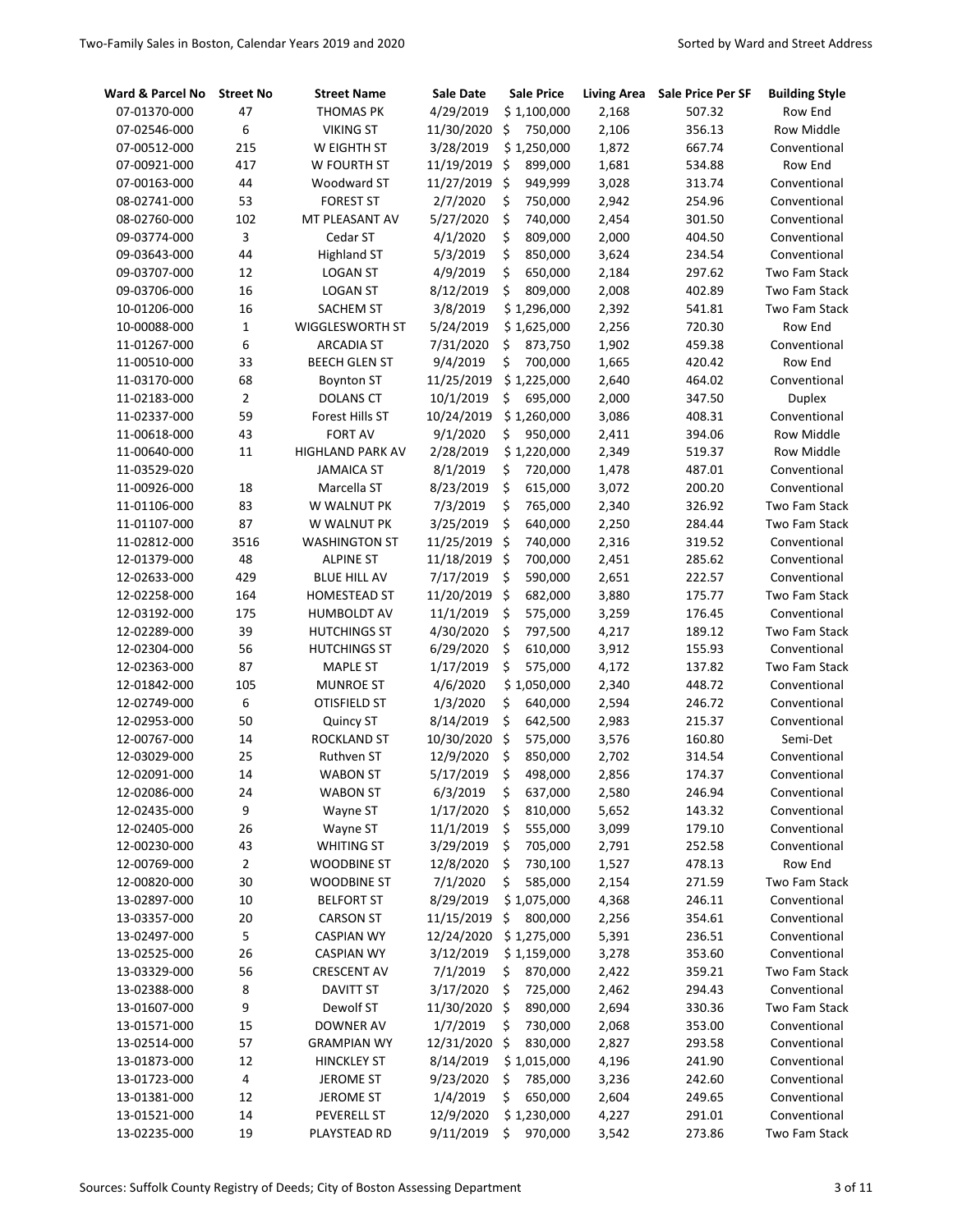| Ward & Parcel No | <b>Street No</b> | <b>Street Name</b>      | Sale Date  | <b>Sale Price</b> | <b>Living Area</b> | <b>Sale Price Per SF</b> | <b>Building Style</b> |
|------------------|------------------|-------------------------|------------|-------------------|--------------------|--------------------------|-----------------------|
| 13-00431-000     | 3                | <b>RANDLETT PL</b>      | 6/22/2020  | \$<br>711,000     | 2,425              | 293.22                   | Conventional          |
| 13-02888-000     | 24               | SAGAMORE ST             | 2/5/2019   | \$<br>821,000     | 3,749              | 219.00                   | Conventional          |
| 13-02289-000     | 189              | SAVIN HILL AV           | 8/31/2020  | \$1,750,000       | 4,360              | 401.38                   | Conventional          |
| 13-02334-000     | 251              | SAVIN HILL AV           | 7/30/2019  | \$1,050,000       | 3,312              | 317.03                   | Conventional          |
| 13-01756-000     | $\overline{2}$   | <b>STOUGHTON TE</b>     | 8/14/2020  | \$<br>710,000     | 2,102              | 337.84                   | Conventional          |
| 13-02125-000     | 30               | <b>THORNLEY ST</b>      | 8/7/2019   | \$1,062,000       | 2,314              | 458.87                   | Conventional          |
| 13-00195-000     | 16               | <b>Woodward Park ST</b> | 1/10/2020  | \$<br>500,000     | 2,358              | 212.04                   | Conventional          |
| 14-04230-000     | 41               | <b>ANGELL ST</b>        | 9/30/2019  | \$<br>805,000     | 4,172              | 192.95                   | Conventional          |
| 14-04251-000     | 50               | <b>ANGELL ST</b>        | 10/20/2020 | \$<br>680,000     | 2,833              | 240.03                   | Conventional          |
| 14-03705-000     | 25               | <b>BALLOU AV</b>        | 10/21/2020 | \$<br>540,000     | 2,222              | 242.98                   | Conventional          |
| 14-03816-000     | 40               | <b>BALLOU AV</b>        | 7/17/2019  | \$<br>500,000     | 1,698              | 294.46                   | Two Fam Stack         |
| 14-03804-000     | 78               | <b>BALLOU AV</b>        | 4/6/2020   | \$<br>575,000     | 2,620              | 219.47                   | Conventional          |
| 14-00037-040     | 6                | <b>BEECHWOOD ST</b>     | 7/31/2020  | \$<br>669,000     | 2,908              | 230.04                   | Conventional          |
| 14-00037-050     | 8                | <b>BEECHWOOD ST</b>     | 2/19/2020  | \$<br>655,000     | 2,848              | 230.02                   | Conventional          |
| 14-02959-000     | 9                | <b>BOYDEN ST</b>        | 8/14/2020  | \$<br>688,000     | 3,449              | 199.49                   | Conventional          |
| 14-03077-000     | 127              | Callender ST            | 8/23/2019  | \$<br>600,000     | 2,228              | 269.30                   | Conventional          |
| 14-01580-000     | 19               | <b>CARMEN ST</b>        | 10/30/2020 | \$<br>715,000     | 3,351              | 213.38                   | Conventional          |
| 14-04175-000     | 19               | Clarkwood ST            | 3/3/2020   | \$<br>660,000     | 2,336              | 282.53                   | Duplex                |
| 14-04112-000     | 60               | Clarkwood ST            | 4/21/2020  | \$<br>735,000     | 3,749              | 196.07                   | Conventional          |
| 14-00351-000     | 18               | <b>COLEUS PK</b>        | 1/6/2020   | \$<br>615,000     | 2,160              | 284.72                   | <b>Two Fam Stack</b>  |
| 14-02818-000     | 63               | <b>ESMOND ST</b>        | 12/31/2020 | \$<br>630,000     | 2,702              | 233.16                   | <b>Two Fam Stack</b>  |
| 14-03900-000     | 9                | <b>FLINT ST</b>         | 6/29/2020  | \$<br>589,000     | 2,622              | 224.60                   | Conventional          |
| 14-03140-000     | 39               | <b>FLOYD ST</b>         | 10/31/2019 | \$<br>726,000     | 3,378              | 214.92                   | <b>Two Fam Stack</b>  |
| 14-05175-000     | 10               | <b>FOTTLER RD</b>       | 4/5/2019   | \$<br>577,000     | 3,285              | 175.66                   | Conventional          |
| 14-01824-000     | 48               | <b>FOWLER ST</b>        | 11/1/2019  | \$<br>612,000     | 2,278              | 268.61                   | Conventional          |
| 14-00182-000     | 5                | <b>GREENHEYS ST</b>     | 10/11/2019 | \$<br>620,000     | 2,472              | 250.81                   | Semi-Det              |
| 14-00184-000     | 9                | <b>GREENHEYS ST</b>     | 10/17/2019 | \$<br>700,000     | 2,500              | 280.04                   | Conventional          |
| 14-01682-000     | 62               | Greenwood ST            | 11/2/2020  | \$<br>625,000     | 2,834              | 220.54                   | Two Fam Stack         |
| 14-02368-000     | 103              | <b>HARVARD ST</b>       | 7/24/2019  | \$<br>549,000     | 3,284              | 167.15                   | Conventional          |
| 14-02040-000     | 166              | Harvard ST              | 8/6/2019   | \$<br>650,000     | 3,622              | 179.48                   | Conventional          |
| 14-04686-000     | 544              | Harvard ST              | 2/4/2019   | \$<br>526,000     | 2,788              | 188.67                   | Two Fam Stack         |
| 14-04787-000     | 642              | Harvard ST              | 1/27/2020  | \$<br>535,000     | 2,600              | 205.77                   | Two Fam Stack         |
| 14-03834-000     | 6                | JOHNSON TE              | 12/17/2019 | \$<br>704,000     | 3,117              | 225.87                   | Conventional          |
| 14-00260-000     | 41               | <b>LAWRENCE AV</b>      | 2/1/2019   | \$<br>580,000     | 2,652              | 218.70                   | Two Fam Stack         |
| 14-03633-000     | 28               | <b>MOUNTAIN AV</b>      | 6/3/2020   | \$<br>664,000     | 2,745              | 241.89                   | Conventional          |
| 14-01253-000     | 47               | MT BOWDOIN TE           | 6/21/2019  | \$<br>767,000     | 3,662              | 209.45                   | Two Fam Stack         |
| 14-00662-040     | 40               | <b>OLDFIELDS RD</b>     | 1/2/2019   | \$<br>740,000     | 2,700              | 274.07                   | Conventional          |
| 14-04914-000     | 19               | <b>ORMOND ST</b>        | 11/23/2020 | \$<br>660,000     | 2,407              | 274.18                   | Two Fam Stack         |
| 14-04918-000     | 35               | ORMOND ST               | 9/20/2019  | \$<br>550,000     | 3,300              | 166.67                   | Two Fam Stack         |
| 14-01060-000     | 12               | POWELLTON RD            | 11/20/2019 | \$<br>660,000     | 4,119              | 160.25                   | Conventional          |
| 14-01263-000     | 41               | Rosseter ST             | 7/31/2020  | \$<br>477,000     | 2,471              | 193.01                   | Conventional          |
| 14-01265-000     | 49               | Rosseter ST             | 6/12/2020  | \$<br>930,000     | 3,014              | 308.60                   | Conventional          |
| 14-02253-000     | 184              | <b>TALBOT AV</b>        | 12/24/2020 | \$<br>665,000     | 2,218              | 299.87                   | Conventional          |
| 14-01539-000     | 45               | <b>VASSAR ST</b>        | 4/28/2020  | \$<br>665,000     | 2,474              | 268.80                   | Two Fam Stack         |
| 14-05133-000     | 616              | Walk Hill ST            | 6/4/2019   | \$<br>658,000     | 3,264              | 201.59                   | Two Fam Stack         |
| 14-05005-000     | 71               | Wellington Hill ST      | 3/7/2019   | \$<br>580,000     | 3,199              | 181.33                   | Conventional          |
| 14-04852-000     | 22               | <b>WESTMORE RD</b>      | 1/31/2020  | \$<br>629,900     | 2,471              | 254.92                   | Two Fam Stack         |
| 14-00939-000     | 22               | <b>WOLCOTT ST</b>       | 7/1/2019   | \$1,030,000       | 5,302              | 194.28                   | Conventional          |
| 14-03833-000     | 40               | WOODROW AV              | 10/16/2019 | \$<br>657,000     | 2,402              | 273.50                   | Two Fam Stack         |
| 14-01741-000     | 14               | YORK ST                 | 9/25/2020  | \$<br>508,021     | 4,265              | 119.10                   | Conventional          |
| 15-01440-000     | 22               | <b>BENTHAM RD</b>       | 8/31/2020  | \$<br>829,900     | 3,366              | 246.55                   | Conventional          |
| 15-01789-000     | 83               | <b>COLEMAN ST</b>       | 6/7/2019   | \$<br>620,000     | 1,698              | 365.14                   | Row Middle            |
| 15-00841-000     | 61               | <b>CORONA ST</b>        | 1/24/2020  | \$<br>620,000     | 3,238              | 191.48                   | Conventional          |
| 15-01421-000     | 121              | Draper ST               | 10/30/2020 | \$<br>882,057     | 3,364              | 262.23                   | Conventional          |
| 15-00194-000     | 40               | <b>FENTON ST</b>        | 11/17/2020 | \$<br>700,000     | 2,500              | 280.02                   | Conventional          |
| 15-03060-020     | 27               | <b>FIFIELD ST</b>       | 1/30/2020  | \$<br>845,000     | 2,995              | 282.12                   | Two Fam Stack         |
| 15-01883-000     | 76               | <b>HAMILTON ST</b>      | 8/6/2019   | \$<br>577,500     | 2,000              | 288.75                   | Duplex                |
| 15-00477-000     | 5                | LEEDSVILLE ST           | 12/22/2020 | \$<br>700,000     | 1,880              | 372.34                   | Two Fam Stack         |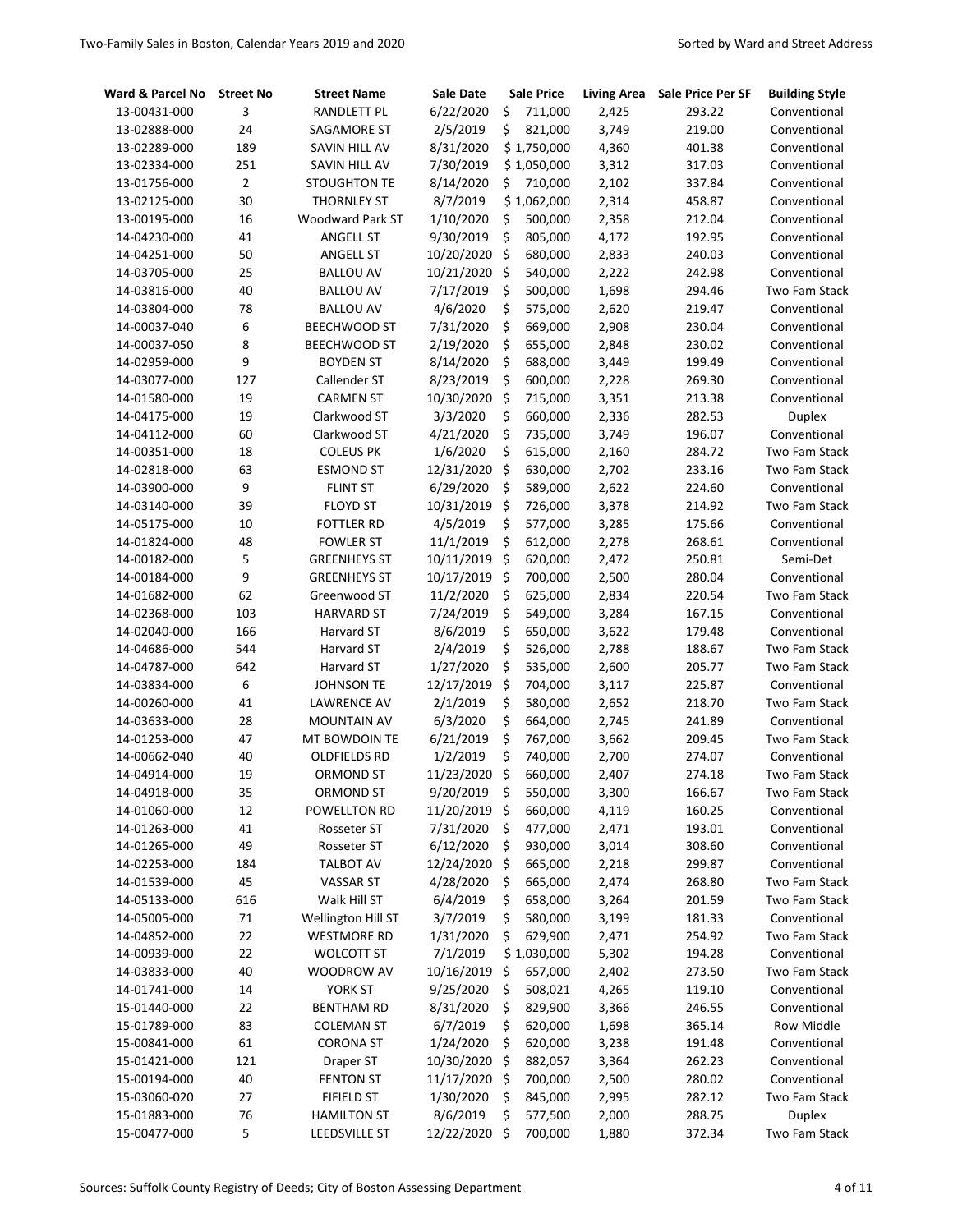| Ward & Parcel No | <b>Street No</b> | <b>Street Name</b>     | Sale Date     | <b>Sale Price</b> | <b>Living Area</b> | <b>Sale Price Per SF</b> | <b>Building Style</b> |
|------------------|------------------|------------------------|---------------|-------------------|--------------------|--------------------------|-----------------------|
| 15-01944-000     | 14               | MT EVERETT ST          | 1/31/2020     | \$<br>640,000     | 2,674              | 239.34                   | Two Fam Stack         |
| 15-00230-000     | 27               | <b>ORCHARDFIELD ST</b> | 8/6/2019      | \$<br>500,000     | 1,840              | 271.74                   | <b>Two Fam Stack</b>  |
| 15-02059-000     | 14               | <b>Richfield ST</b>    | 6/5/2020      | \$<br>450,000     | 1,854              | 242.77                   | Conventional          |
| 15-01251-000     | 38               | <b>TOPLIFF ST</b>      | 6/4/2019      | \$<br>610,000     | 2,208              | 276.27                   | Conventional          |
| 16-03176-000     | 639              | Adams ST               | 9/4/2019      | \$<br>790,000     | 2,538              | 311.27                   | Two Fam Stack         |
| 16-03234-000     | 695              | Adams ST               | 9/12/2019     | \$<br>615,000     | 2,272              | 270.69                   | Two Fam Stack         |
| 16-05078-000     | 866              | <b>ADAMS ST</b>        | 8/6/2019      | \$<br>805,000     | 3,459              | 232.70                   | Conventional          |
| 16-05069-000     | 902              | <b>ADAMS ST</b>        | 11/18/2020    | \$<br>840,000     | 2,881              | 291.59                   | Conventional          |
| 16-04972-000     | 947              | <b>ADAMS ST</b>        | 11/20/2019    | \$<br>787,500     | 2,340              | 336.54                   | <b>Two Fam Stack</b>  |
| 16-02140-000     | 10               | <b>ARBROTH ST</b>      | 2/19/2019     | \$<br>680,000     | 2,328              | 292.10                   | Two Fam Stack         |
| 16-02138-000     | 18               | <b>ARBROTH ST</b>      | 11/2/2020     | \$<br>825,000     | 2,328              | 354.38                   | Two Fam Stack         |
| 16-02116-000     | 27               | <b>ARBROTH ST</b>      | 5/1/2019      | \$<br>679,000     | 2,942              | 230.83                   | Two Fam Stack         |
| 16-00106-000     | 19               | <b>ASHLAND ST</b>      | 4/8/2020      | \$1,000,000       | 3,686              | 271.30                   | Conventional          |
| 16-00206-000     | 60               | Ashland ST             | 5/6/2019      | \$<br>690,000     | 1,680              | 410.71                   | Two Fam Stack         |
| 16-03346-000     | 355              | Ashmont ST             | 11/10/2020    | \$1,125,000       | 3,838              | 293.12                   | Two Fam Stack         |
| 16-03119-000     | 380              | Ashmont ST             | 8/2/2019      | \$<br>752,900     | 2,824              | 266.61                   | Two Fam Stack         |
| 16-02239-000     | 15               | <b>BOUTWELL ST</b>     | 7/2/2019      | \$<br>760,000     | 2,412              | 315.09                   | <b>Two Fam Stack</b>  |
| 16-04084-000     | 10               | <b>BRANTON ST</b>      | 11/5/2020     | \$<br>800,000     | 2,464              | 324.68                   | Two Fam Stack         |
| 16-05253-000     | 80               | <b>CARRUTH ST</b>      | 3/29/2019     | \$<br>960,000     | 3,585              | 267.76                   | Conventional          |
| 16-04021-000     | 68               | <b>CHICKATAWBUT ST</b> | 8/23/2019     | \$<br>735,000     | 2,406              | 305.49                   | <b>Two Fam Stack</b>  |
| 16-04652-000     | 36               | <b>CROCKETT AV</b>     | 1/25/2019     | \$<br>799,999     | 2,928              | 273.22                   | <b>Duplex</b>         |
| 16-00451-000     | 31               | <b>ELMDALE ST</b>      | 6/3/2019      | \$<br>700,000     | 2,735              | 255.90                   | Conventional          |
| 16-00452-000     | 35               | <b>ELMDALE ST</b>      | 12/16/2019    | \$<br>890,000     | 2,789              | 319.13                   | Conventional          |
| 16-05203-000     | 23               | ELY RD                 | 7/9/2020      | \$<br>975,000     | 3,180              | 306.57                   | Two Fam Stack         |
| 16-05208-000     | 40               | ELY RD                 | 6/17/2020     | \$<br>850,000     | 3,127              | 271.81                   | Conventional          |
| 16-05359-000     | 4                | LOMBARD ST             | 4/23/2019     | \$<br>899,000     | 3,089              | 291.03                   | Conventional          |
| 16-02728-000     | 1                | LORENZO ST             | 8/16/2019     | \$<br>600,000     | 2,467              | 243.17                   | <b>Duplex</b>         |
| 16-02753-000     | $\overline{2}$   | LORENZO ST             | 3/24/2020     | \$<br>760,000     | 2,302              | 330.15                   | Two Fam Stack         |
| 16-02752-000     | 4                | LORENZO ST             | 3/23/2020     | \$<br>802,000     | 2,750              | 291.68                   | Conventional          |
| 16-02729-001     | 5                | LORENZO ST             | 9/25/2020     | \$<br>630,000     | 1,782              | 353.54                   | Two Fam Stack         |
| 16-02549-000     | 8                | <b>MCKONE ST</b>       | 11/14/2019    | \$<br>760,000     | 2,725              | 278.91                   | Conventional          |
| 16-04221-000     | 30               | Minot ST               | 12/11/2019    | \$<br>760,000     | 2,045              | 371.67                   | Conventional          |
| 16-03426-000     | 291              | Minot ST               | 10/21/2020    | \$<br>875,000     | 2,700              | 324.07                   | Two Fam Stack         |
| 16-04708-000     | 15               | MYRTLEBANK AV          | 10/9/2020     | \$<br>855,000     | 2,282              | 374.67                   | Two Fam Stack         |
| 16-02509-000     | 8                | Norwood ST             | 10/8/2019     | \$<br>760,000     | 2,154              | 352.90                   | Conventional          |
| 16-03785-000     | 10               | PIERCE AV              | 8/26/2019     | \$<br>965,000     | 3,190              | 302.47                   | Conventional          |
| 16-03581-000     | 12               | <b>PLAIN ST</b>        | 9/13/2019     | \$<br>925,000     | 2,383              | 388.20                   | Conventional          |
| 16-02644-010     | 34               | PORT NORFOLK ST        | 10/11/2019    | \$<br>815,000     | 3,252              | 250.62                   | Conventional          |
| 16-05329-000     | 11               | RADFORD LA             | 2/6/2020      | \$<br>825,000     | 3,762              | 219.32                   | Conventional          |
| 16-05318-000     | 27               | <b>RADFORD LA</b>      | 4/13/2020     | \$<br>840,000     | 2,225              | 377.56                   | Conventional          |
| 16-05061-000     | 27               | <b>RANGELEY ST</b>     | 9/2/2020      | \$<br>850,000     | 2,870              | 296.13                   | Conventional          |
| 16-02756-000     | 5                | <b>RICE ST</b>         | 1/23/2019     | \$<br>530,000     | 4,325              | 122.54                   | Conventional          |
| 16-03588-000     | 5                | ROSARIA ST             | 3/29/2019     | \$<br>910,000     | 3,274              | 277.95                   | Conventional          |
| 16-03590-000     | 15               | <b>ROSARIA ST</b>      | 11/2/2020     | \$<br>775,000     | 2,116              | 366.26                   | Two Fam Stack         |
| 16-03591-000     | 19               | ROSARIA ST             | 5/29/2019     | \$<br>875,000     | 3,248              | 269.40                   | Conventional          |
| 16-03663-000     | 36               | SARANAC ST             | 6/8/2020      | \$<br>775,000     | 2,490              | 311.24                   | Two Fam Stack         |
| 16-01623-000     | 5                | SEMONT RD              | 3/14/2019     | \$<br>780,322     | 3,806              | 205.02                   | Conventional          |
| 16-01625-000     | $11\,$           | SEMONT RD              | 1/22/2019     | \$<br>692,000     | 2,912              | 237.64                   | Conventional          |
| 16-01747-000     | 51               | <b>SHEPTON ST</b>      | 1/17/2019     | \$<br>770,000     | 2,815              | 273.52                   | Conventional          |
| 16-01751-000     | 61               | SHEPTON ST             | 12/21/2020    | \$<br>715,000     | 2,875              | 248.73                   | Conventional          |
| 16-01943-000     | 10               | SPAULDING ST           | 4/30/2019     | \$<br>880,000     | 2,842              | 309.68                   | Conventional          |
| 16-02271-000     | 116              | <b>Train ST</b>        | 5/1/2020      | \$<br>700,000     | 2,304              | 303.82                   | Two Fam Stack         |
| 16-04831-000     | 14               | Van Winkle ST          | 1/29/2020     | \$<br>700,000     | 2,267              | 308.72                   | Conventional          |
| 16-05317-000     | 64               | Van Winkle ST          | 5/1/2019      | \$<br>841,000     | 2,704              | 311.03                   | Conventional          |
| 16-02085-000     | 19               | <b>WESTGLOW ST</b>     | 8/29/2019     | \$<br>815,000     | 2,276              | 358.08                   | Two Fam Stack         |
| 16-02091-000     | 31               | <b>WESTGLOW ST</b>     | 8/20/2019     | \$<br>790,000     | 2,266              | 348.63                   | Two Fam Stack         |
| 16-02203-000     | 87               | WESTGLOW ST            | 12/20/2019    | \$<br>799,000     | 3,060              | 261.11                   | Two Fam Stack         |
| 16-05290-000     | 1                | <b>WEYANOKE ST</b>     | 12/28/2020 \$ | 850,000           | 3,828              | 222.05                   | Conventional          |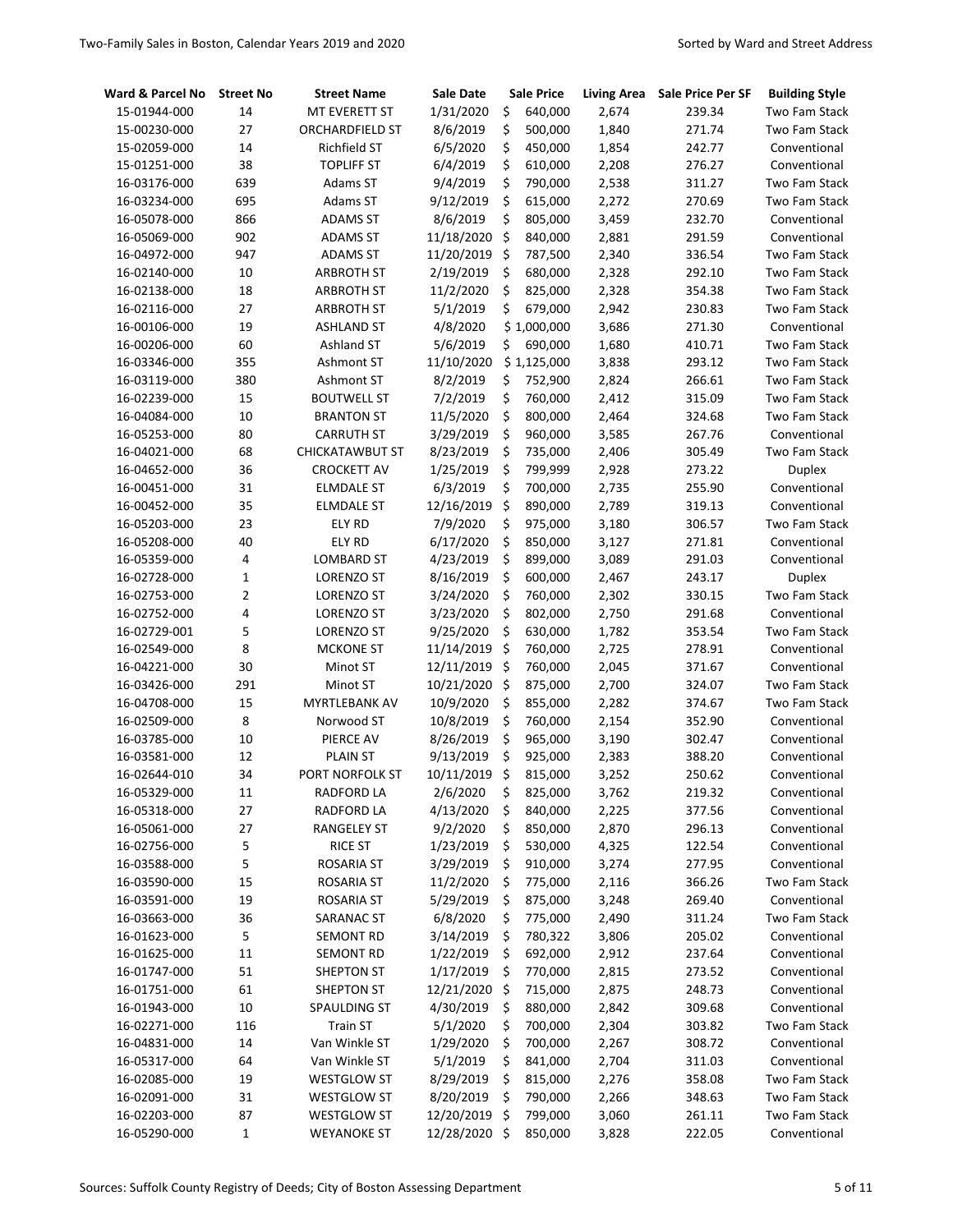| Ward & Parcel No | <b>Street No</b> | <b>Street Name</b>    | Sale Date  |         | <b>Sale Price</b> | <b>Living Area</b> | Sale Price Per SF | <b>Building Style</b> |
|------------------|------------------|-----------------------|------------|---------|-------------------|--------------------|-------------------|-----------------------|
| 16-04263-000     | 23               | Whitridge ST          | 8/1/2019   | \$      | 835,000           | 2,758              | 302.80            | Conventional          |
| 17-03606-020     | 1084             | <b>ADAMS ST</b>       | 4/10/2020  |         | \$1,050,000       | 4,060              | 258.62            | Conventional          |
| 17-03598-000     | 1122             | <b>ADAMS ST</b>       | 12/27/2019 | \$      | 680,000           | 3,176              | 214.13            | Conventional          |
| 17-04269-000     | 42               | <b>ALICIA RD</b>      | 7/12/2019  | \$      | 811,000           | 3,152              | 257.31            | Conventional          |
| 17-01047-000     | 26               | <b>ALPHA RD</b>       | 7/31/2019  | \$      | 760,000           | 2,914              | 260.77            | Conventional          |
| 17-03679-000     | $\mathbf 2$      | <b>BEARSE AV</b>      | 12/8/2020  | \$      | 850,000           | 2,437              | 348.76            | Conventional          |
| 17-03684-000     | 15               | <b>BEARSE AV</b>      | 6/18/2020  | \$      | 850,000           | 2,008              | 423.31            | Two Fam Stack         |
| 17-04823-000     | 14               | <b>Brent ST</b>       | 9/27/2019  | \$      | 665,000           | 2,782              | 239.04            | <b>Two Fam Stack</b>  |
| 17-04818-000     | 32               | <b>Brent ST</b>       | 11/1/2019  | \$      | 590,000           | 2,425              | 243.30            | Two Fam Stack         |
| 17-03798-005     | 6                | <b>CADDY RD</b>       | 1/25/2019  | \$      | 530,000           | 1,488              | 356.18            | <b>Duplex</b>         |
| 17-03814-000     | 19               | <b>CADDY RD</b>       | 9/20/2019  | \$      | 765,000           | 1,472              | 519.70            | <b>Duplex</b>         |
| 17-03815-000     | 25               | <b>CADDY RD</b>       | 8/14/2020  | \$      | 562,000           | 1,440              | 390.28            | <b>Duplex</b>         |
| 17-02520-000     | 85               | <b>CAPEN ST</b>       | 7/22/2020  | \$      | 630,000           | 2,330              | 270.34            | Conventional          |
| 17-03879-000     | 32               | <b>CEDAR ST</b>       | 8/25/2020  | \$      | 820,000           | 1,836              | 446.62            | <b>Duplex</b>         |
| 17-02397-000     | 82               | <b>CLAYBOURNE ST</b>  | 5/8/2019   | \$      | 675,000           | 3,015              | 223.88            | Two Fam Stack         |
| 17-03134-000     | 12               | CODMAN HILL AV        | 10/5/2020  | \$      | 890,000           | 2,815              | 316.14            | Conventional          |
| 17-03200-000     | 51               | CODMAN HILL AV        | 12/20/2019 | \$      | 759,000           | 2,764              | 274.64            | Conventional          |
| 17-03181-000     | 60               | <b>CODMAN HILL AV</b> | 1/10/2019  | \$      | 710,000           | 3,585              | 198.03            | Two Fam Stack         |
| 17-04394-000     | 1989             | DORCHESTER AV         | 12/7/2020  | \$      | 840,000           | 2,891              | 290.58            | Conventional          |
| 17-02994-000     | 35               | <b>FAIRMOUNT ST</b>   | 10/30/2019 | \$      | 887,000           | 3,115              | 284.73            | Conventional          |
| 17-02944-000     | 157              | <b>Fuller ST</b>      | 3/15/2019  | \$      | 745,000           | 2,128              | 350.09            | Two Fam Stack         |
| 17-02964-000     | 180              | <b>Fuller ST</b>      | 7/1/2020   | \$      | 686,000           | 2,870              | 239.06            | Conventional          |
| 17-02638-000     | 246              | Fuller ST             | 1/30/2019  | \$      | 635,000           | 2,216              | 286.55            | Two Fam Stack         |
| 17-02560-000     | 331              | <b>Fuller ST</b>      | 6/19/2019  | \$      | 700,000           | 3,331              | 210.13            | Conventional          |
| 17-03224-000     | 70               | <b>GALLIVAN BLVD</b>  | 9/10/2019  | \$      | 705,000           | 3,295              | 213.95            | Conventional          |
| 17-03389-000     | 115              | <b>GALLIVAN BLVD</b>  | 12/13/2019 | \$      | 735,000           | 2,340              | 314.10            | Two Fam Stack         |
| 17-03856-000     | 15               | Idaho ST              | 1/14/2020  | \$      | 665,000           | 2,863              | 232.31            | Conventional          |
| 17-00901-000     | 14               | <b>KENWOOD ST</b>     | 9/29/2020  | \$      | 829,000           | 3,248              | 255.25            | Conventional          |
| 17-00916-000     | 55               | <b>LYNDHURST ST</b>   | 8/27/2020  | \$      | 894,000           | 2,793              | 320.11            | Conventional          |
| 17-02504-010     | 99               | <b>MAXWELL ST</b>     | 12/18/2020 | \$      | 510,000           | 3,234              | 157.70            | Conventional          |
| 17-01918-000     | 43               | <b>MILTON AV</b>      | 12/30/2020 | $\zeta$ | 715,000           | 2,416              | 295.89            | Conventional          |
| 17-00733-000     | 39               | Moultrie ST           | 5/6/2019   | \$      | 780,000           | 3,664              | 212.88            | Conventional          |
| 17-00817-000     | 23               | <b>NIXON ST</b>       | 9/16/2019  | \$      | 885,000           | 2,605              | 339.78            | Conventional          |
| 17-01903-000     | 156              | Norfolk ST            | 8/21/2019  | \$      | 275,000           | 1,564              | 175.83            | Conventional          |
| 17-04205-000     | 22               | O CONNELL RD          | 2/7/2020   | \$      | 700,000           | 2,112              | 331.44            | Two Fam Stack         |
| 17-01372-000     | $11\,$           | Oakwood ST            | 3/29/2019  | \$      | 625,000           | 2,683              | 232.93            | Conventional          |
| 17-04291-000     | 39               | <b>OWENCROFT RD</b>   | 12/8/2020  | \$      | 740,000           | 2,772              | 266.96            | Two Fam Stack         |
| 17-03297-000     | 34               | PLEASANT HILL AV      | 7/24/2019  | \$      | 806,000           | 3,017              | 267.19            | Conventional          |
| 17-03398-000     | 39               | PLEASANT HILL AV      | 6/10/2019  | \$      | 775,000           | 3,589              | 215.93            | Conventional          |
| 17-03523-000     | 113              | <b>Richmond ST</b>    | 2/28/2020  | \$      | 700,000           | 2,065              | 338.97            | Two Fam Stack         |
| 17-04687-000     | 27               | Roslin ST             | 12/19/2019 | \$      | 785,000           | 3,488              | 225.07            | Conventional          |
| 17-04077-000     | 11               | <b>RUGDALE RD</b>     | 12/5/2019  | \$      | 650,000           | 2,301              | 282.49            | Conventional          |
| 17-00111-000     | 15               | SCHOOL ST             | 7/24/2020  | \$      | 820,000           | 4,222              | 194.21            | Conventional          |
| 17-00416-000     | 84               | <b>SPENCER ST</b>     | 9/4/2020   | \$      | 627,000           | 2,190              | 286.35            | Conventional          |
| 17-02004-000     | 60               | <b>STANTON ST</b>     | 7/10/2020  | \$      | 900,000           | 2,664              | 337.84            | Two Fam Stack         |
| 17-02850-000     | 37               | <b>STOCKTON ST</b>    | 1/13/2020  | \$      | 695,000           | 2,680              | 259.33            | Two Fam Stack         |
| 17-03753-000     | 10               | TANGLEWOOD RD         | 12/14/2020 | \$      | 820,000           | 3,164              | 259.17            | <b>Duplex</b>         |
| 17-02252-000     | 59               | <b>TONAWANDA ST</b>   | 9/18/2020  | \$      | 840,000           | 3,982              | 210.94            | Conventional          |
| 17-01264-000     | 100              | <b>TONAWANDA ST</b>   | 9/18/2019  | \$      | 856,000           | 4,504              | 190.07            | Conventional          |
| 17-03696-000     | 24               | <b>VENTURA ST</b>     | 8/23/2019  | \$      | 720,000           | 2,743              | 262.47            | Conventional          |
| 17-01081-000     | 7                | Waldeck ST            | 4/10/2019  | \$      | 805,000           | 4,133              | 194.79            | Conventional          |
| 17-01139-000     | 79               | Waldeck ST            | 1/31/2019  | \$      | 785,500           | 2,741              | 286.57            | Conventional          |
| 17-04772-000     | 21               | <b>WELLES AV</b>      | 9/24/2019  | \$      | 735,000           | 3,859              | 190.48            | Conventional          |
| 17-04857-000     | 22               | <b>WELLES AV</b>      | 6/7/2019   | \$      | 740,000           | 3,960              | 186.87            | Conventional          |
| 17-00519-000     | 30               | <b>WHEATLAND AV</b>   | 8/25/2020  | \$      | 680,000           | 4,185              | 162.47            | Conventional          |
| 18-05881-040     | 19               | <b>ALPHEUS RD</b>     | 5/1/2020   | \$      | 757,000           | 2,032              | 372.54            | Two Fam Stack         |
| 18-00787-000     | 26               | <b>Babson ST</b>      | 5/31/2019  | \$      | 600,000           | 3,226              | 185.98            | Two Fam Stack         |
| 18-00977-000     | 91               | <b>Babson ST</b>      | 8/27/2019  | \$      | 420,000           | 2,451              | 171.39            | Conventional          |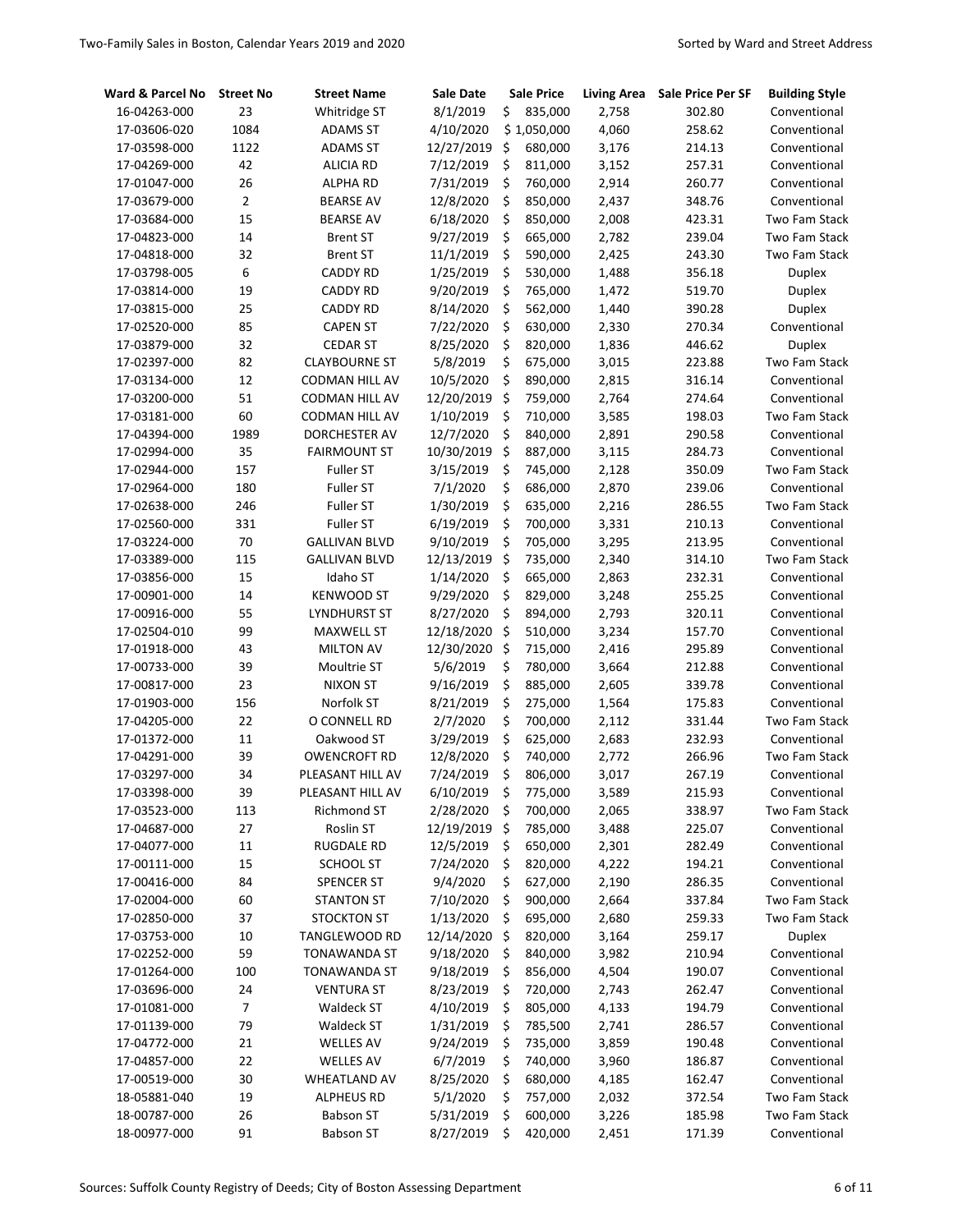| Ward & Parcel No | <b>Street No</b> | <b>Street Name</b>    | Sale Date     | <b>Sale Price</b> | <b>Living Area</b> | <b>Sale Price Per SF</b> | <b>Building Style</b> |
|------------------|------------------|-----------------------|---------------|-------------------|--------------------|--------------------------|-----------------------|
| 18-11561-000     | 18               | <b>BARRY ST</b>       | 11/18/2020    | \$<br>750,000     | 2,786              | 269.16                   | Conventional          |
| 18-11005-000     | 74               | <b>BEACON ST</b>      | 1/30/2020     | \$<br>655,000     | 2,783              | 235.37                   | Conventional          |
| 18-05218-000     | 446              | <b>BEECH ST</b>       | 5/26/2020     | \$<br>854,900     | 4,214              | 202.86                   | Conventional          |
| 18-04313-000     | 31               | <b>BLAKE ST</b>       | 1/31/2020     | \$<br>660,000     | 2,592              | 254.63                   | Two Fam Stack         |
| 18-03677-000     | 117              | <b>BLAKE ST</b>       | 4/2/2019      | \$<br>670,000     | 2,848              | 235.24                   | Conventional          |
| 18-03157-001     | 1387             | <b>BLUE HILL AV</b>   | 8/28/2020     | \$<br>649,000     | 2,289              | 283.53                   | Two Fam Stack         |
| 18-11382-000     | 49               | <b>BRAEBURN RD</b>    | 7/16/2020     | \$<br>595,000     | 1,676              | 355.01                   | Two Fam Stack         |
| 18-01223-000     | 28               | <b>BURMAH ST</b>      | 8/31/2020     | \$<br>720,000     | 2,184              | 329.67                   | Two Fam Stack         |
| 18-11833-000     | 65               | <b>Business ST</b>    | 2/28/2020     | \$<br>585,000     | 2,352              | 248.72                   | Two Fam Stack         |
| 18-06330-000     | 871              | <b>CANTERBURY ST</b>  | 10/27/2020    | \$<br>745,000     | 2,240              | 332.59                   | Two Fam Stack         |
| 18-11669-000     | 101              | <b>CHILD ST</b>       | 7/8/2019      | \$<br>752,500     | 2,866              | 262.56                   | Conventional          |
| 18-10065-002     | 83               | <b>CHITTICK RD</b>    | 7/29/2019     | \$<br>725,000     | 2,520              | 287.70                   | <b>Two Fam Stack</b>  |
| 18-10065-003     | 87               | <b>CHITTICK RD</b>    | 11/30/2020    | \$<br>720,000     | 2,328              | 309.28                   | Conventional          |
| 18-11791-000     | 30               | <b>CLEVELAND ST</b>   | 8/29/2019     | \$<br>729,000     | 2,288              | 318.62                   | <b>Two Fam Stack</b>  |
| 18-04577-000     | 57               | <b>CLIFTONDALE ST</b> | 8/18/2020     | \$<br>725,000     | 3,330              | 217.72                   | <b>Duplex</b>         |
| 18-09609-002     | 55               | <b>COLCHESTER ST</b>  | 10/2/2020     | \$<br>680,000     | 1,952              | 348.36                   | Two Fam Stack         |
| 18-05425-000     | 53               | <b>CORNELL ST</b>     | 12/12/2019    | \$<br>580,000     | 2,464              | 235.39                   | Two Fam Stack         |
| 18-05197-000     | 202              | <b>CORNELL ST</b>     | 12/3/2020     | \$<br>570,000     | 2,600              | 219.23                   | Two Fam Stack         |
| 18-02591-000     | 628              | <b>CUMMINS HW</b>     | 7/8/2020      | \$<br>600,000     | 2,340              | 256.41                   | Two Fam Stack         |
| 18-09265-000     | 47               | DANA AV               | 11/20/2019    | \$<br>515,000     | 1,850              | 278.44                   | Conventional          |
| 18-09001-000     | 24               | DAVISON ST            | 8/27/2020     | \$<br>675,000     | 2,288              | 295.02                   | <b>Two Fam Stack</b>  |
| 18-04688-000     | 5                | DELANO PK             | 12/23/2020    | \$<br>880,000     | 3,575              | 246.17                   | Conventional          |
| 18-00115-000     | 18               | DONWOOD TE            | 12/10/2019    | \$<br>638,000     | 1,968              | 324.19                   | <b>Two Fam Stack</b>  |
| 18-00493-000     | 20               | DOONE AV              | 8/20/2019     | \$<br>700,000     | 2,961              | 236.41                   | Conventional          |
| 18-09241-000     | 35               | <b>EASTON AV</b>      | 12/28/2020    | \$<br>560,000     | 1,574              | 355.69                   | Conventional          |
| 18-12520-003     | $\overline{7}$   | <b>EDSON TE</b>       | 12/18/2019    | \$<br>630,000     | 2,000              | 315.00                   | <b>Duplex</b>         |
| 18-12520-006     | 8                | <b>EDSON TE</b>       | 10/22/2020    | \$<br>515,000     | 2,000              | 257.50                   | <b>Duplex</b>         |
| 18-08188-000     | 13               | <b>ELM ST</b>         | 4/8/2020      | \$<br>733,000     | 2,371              | 309.18                   | Conventional          |
| 18-10498-000     | 219              | <b>FAIRMOUNT AV</b>   | 11/5/2019     | \$<br>650,000     | 3,320              | 195.78                   | Two Fam Stack         |
| 18-09931-006     | 106              | <b>FARADAY ST</b>     | 11/1/2019     | \$<br>710,000     | 2,208              | 321.56                   | <b>Duplex</b>         |
| 18-10240-000     | 38               | <b>GARFIELD AV</b>    | 9/30/2019     | \$<br>579,000     | 2,096              | 276.29                   | Conventional          |
| 18-00116-010     | 72               | <b>GLADESIDE AV</b>   | 7/16/2020     | \$<br>675,000     | 1,830              | 368.85                   | Two Fam Stack         |
| 18-00116-005     | 92               | <b>GLADESIDE AV</b>   | 7/12/2019     | \$<br>651,000     | 1,836              | 354.58                   | Two Fam Stack         |
| 18-05347-000     | 99               | <b>GLENDOWER RD</b>   | 9/11/2019     | \$<br>747,000     | 3,369              | 221.74                   | Two Fam Stack         |
| 18-08006-000     | 62               | <b>GREENWOOD AV</b>   | 1/22/2019     | \$<br>500,000     | 1,966              | 254.32                   | Conventional          |
| 18-00639-000     | 15               | <b>HALBORN ST</b>     | 12/6/2019     | \$<br>675,000     | 2,392              | 282.19                   | Two Fam Stack         |
| 18-00640-000     | 19               | <b>HALBORN ST</b>     | 12/23/2019    | \$<br>725,000     | 2,392              | 303.09                   | Two Fam Stack         |
| 18-02261-000     | 19               | <b>HALLOWELL ST</b>   | 12/29/2020 \$ | 725,000           | 2,786              | 260.19                   | Two Fam Stack         |
| 18-02263-000     | 23               | <b>HALLOWELL ST</b>   | 4/22/2020     | \$<br>635,000     | 2,376              | 267.26                   | Two Fam Stack         |
| 18-02275-000     | 52               | <b>HALLOWELL ST</b>   | 8/29/2019     | \$<br>547,000     | 1,715              | 318.95                   | Two Fam Stack         |
| 18-05524-010     | 88               | <b>HEMMAN ST</b>      | 1/30/2019     | \$<br>757,000     | 3,951              | 191.62                   | Conventional          |
| 18-01802-024     | 80               | Hollingsworth ST      | 12/30/2020    | \$<br>650,000     | 2,080              | 312.50                   | Two Fam Stack         |
| 18-01829-000     | 91               | Hollingsworth ST      | 5/1/2020      | \$<br>526,000     | 2,430              | 216.46                   | Two Fam Stack         |
| 18-07605-000     | 433              | <b>HUNTINGTON AV</b>  | 8/22/2019     | \$<br>746,000     | 1,870              | 398.93                   | Conventional          |
| 18-06234-000     | 498              | <b>HYDE PARK AV</b>   | 12/18/2020    | \$<br>775,000     | 1,784              | 434.42                   | Two Fam Stack         |
| 18-07986-000     | 1003             | <b>HYDE PARK AV</b>   | 5/23/2019     | \$<br>596,000     | 2,425              | 245.79                   | Two Fam Stack         |
| 18-07990-000     | 1019             | <b>HYDE PARK AV</b>   | 3/26/2020     | \$<br>795,000     | 3,210              | 247.66                   | Conventional          |
| 18-02958-000     | 93               | Itasca ST             | 6/17/2019     | \$<br>450,000     | 2,208              | 203.80                   | Two Fam Stack         |
| 18-02805-000     | 137              | Itasca ST             | 7/24/2019     | \$<br>530,000     | 1,920              | 276.04                   | Two Fam Stack         |
| 18-06526-001     | 15               | <b>JEWETT ST</b>      | 10/9/2020     | \$<br>740,000     | 2,646              | 279.67                   | Conventional          |
| 18-07634-006     | 24               | LOCKWOOD ST           | 12/18/2020    | \$<br>670,000     | 2,376              | 281.99                   | Two Fam Stack         |
| 18-10131-002     | 64               | Loring ST             | 3/2/2020      | \$<br>675,000     | 1,968              | 342.99                   | Two Fam Stack         |
| 18-10041-000     | 94               | Loring ST             | 11/15/2019    | \$<br>678,000     | 2,858              | 237.23                   | Conventional          |
| 18-00183-000     | 99               | Lorna RD              | 6/27/2019     | \$<br>710,000     | 3,120              | 227.56                   | Duplex                |
| 18-00334-000     | 12               | <b>MAMELON CI</b>     | 11/1/2019     | \$<br>575,000     | 1,658              | 346.80                   | Two Fam Stack         |
| 18-00385-004     | 15               | MAMELON CI            | 1/7/2019      | \$<br>660,000     | 2,368              | 278.72                   | Two Fam Stack         |
| 18-06200-000     | 35               | MANNING ST            | 5/31/2019     | \$<br>715,000     | 2,726              | 262.29                   | Conventional          |
| 18-05052-000     | 47               | METROPOLITAN AV       | 10/28/2019 \$ | 855,000           | 1,909              | 447.93                   | Two Fam Stack         |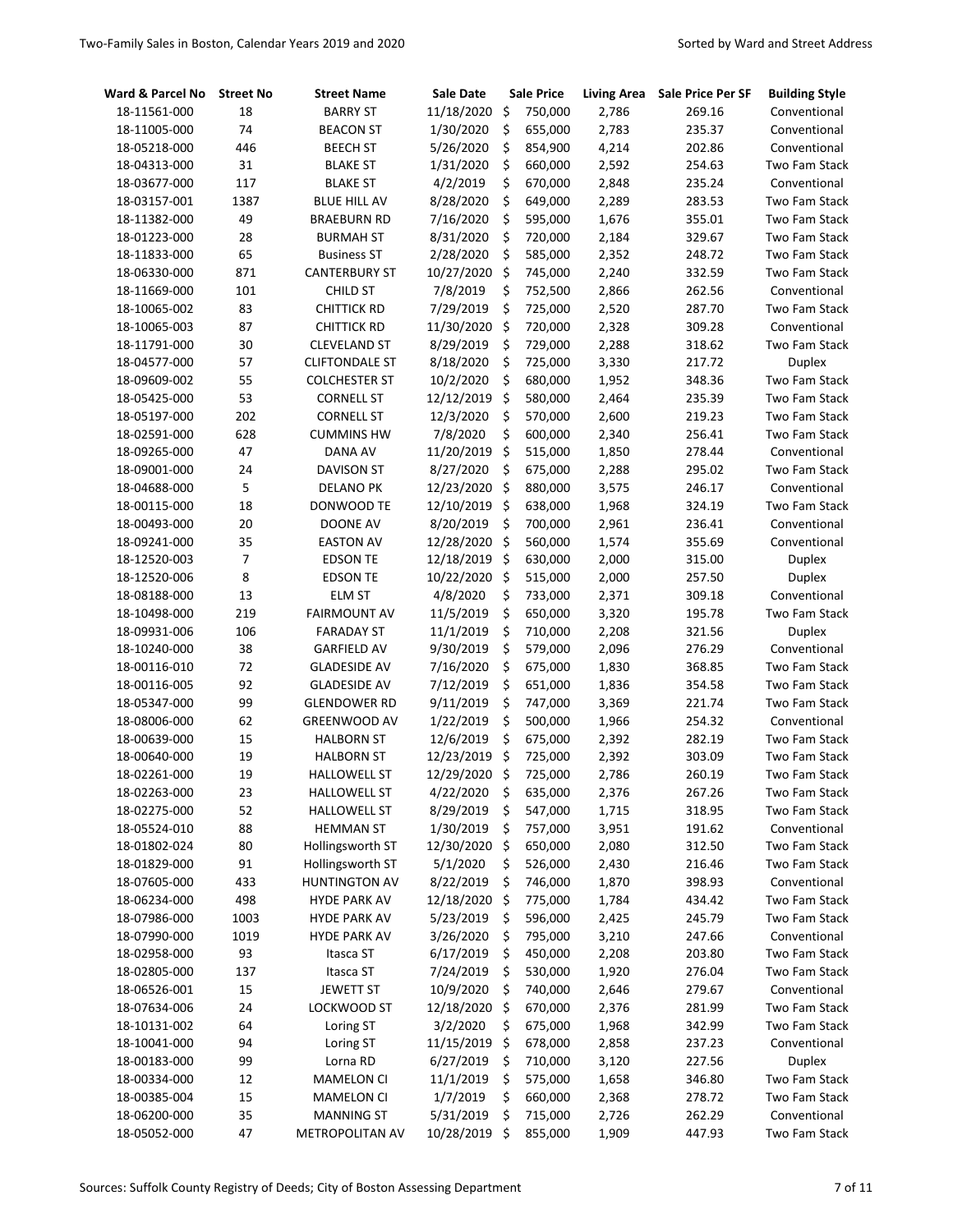| Ward & Parcel No | <b>Street No</b> | <b>Street Name</b>   | <b>Sale Date</b> |     | <b>Sale Price</b> | <b>Living Area</b> | <b>Sale Price Per SF</b> | <b>Building Style</b> |
|------------------|------------------|----------------------|------------------|-----|-------------------|--------------------|--------------------------|-----------------------|
| 18-09930-021     | 92               | <b>NEEDHAM RD</b>    | 7/27/2020        | \$  | 680,000           | 2,208              | 307.97                   | <b>Duplex</b>         |
| 18-10319-000     | 27               | <b>NEPONSET AV</b>   | 5/7/2019         | \$  | 620,000           | 2,940              | 210.88                   | <b>Duplex</b>         |
| 18-10527-000     | 42               | <b>NEPONSET AV</b>   | 11/23/2020       | \$  | 530,000           | 2,321              | 228.37                   | Conventional          |
| 18-12667-000     | 58               | NEPONSET VALLEY PW   | 9/16/2019        | \$  | 602,000           | 2,444              | 246.32                   | Two Fam Stack         |
| 18-12562-001     | 22               | <b>NORTON ST</b>     | 3/10/2020        | \$  | 479,000           | 1,771              | 270.50                   | Conventional          |
| 18-06544-000     | 35               | PHILBRICK ST         | 9/28/2020        | \$  | 670,000           | 2,560              | 261.72                   | Conventional          |
| 18-09030-000     | 32               | PIERCE ST            | 2/12/2019        | \$  | 605,000           | 2,170              | 278.80                   | Two Fam Stack         |
| 18-12308-050     | 23               | <b>RALDNE RD</b>     | 3/30/2020        | \$  | 740,000           | 2,226              | 332.43                   | <b>Duplex</b>         |
| 18-01086-000     | 57               | <b>REXFORD ST</b>    | 6/21/2019        | \$  | 740,000           | 2,277              | 324.93                   | Conventional          |
| 18-01087-000     | 59               | <b>REXFORD ST</b>    | 10/21/2019       | \$  | 700,000           | 3,168              | 220.96                   | Conventional          |
| 18-00054-029     | 280              | <b>RIVER ST</b>      | 12/16/2019       | \$  | 565,000           | 2,634              | 214.50                   | Two Fam Stack         |
| 18-01664-000     | 609              | <b>RIVER ST</b>      | 1/22/2020        | \$  | 725,000           | 2,800              | 258.93                   | Two Fam Stack         |
| 18-04456-000     | 1048             | <b>RIVER ST</b>      | 3/25/2020        | \$  | 535,000           | 3,028              | 176.68                   | Two Fam Stack         |
| 18-11635-000     | 1369             | <b>RIVER ST</b>      | 8/7/2020         | \$  | 650,000           | 3,641              | 178.53                   | Conventional          |
| 18-11639-000     | 1385             | <b>RIVER ST</b>      | 1/17/2020        | \$  | 801,000           | 2,774              | 288.75                   | Victorian             |
| 18-04428-000     | 18               | RIVERSIDE SQ         | 12/16/2019       | \$  | 652,000           | 2,678              | 243.48                   | Conventional          |
| 18-11107-000     | 41               | <b>SUMMER ST</b>     | 3/29/2019        | \$  | 735,000           | 2,615              | 281.07                   | Conventional          |
| 18-10409-000     | 148              | Summit ST            | 12/9/2020        | \$  | 500,000           | 2,581              | 193.72                   | Conventional          |
| 18-12052-000     | 42               | <b>SUNNYSIDE ST</b>  | 11/25/2020       | \$  | 720,000           | 2,981              | 241.53                   | Two Fam Stack         |
| 18-03021-000     | 16               | <b>Tennis RD</b>     | 9/27/2019        | \$  | 580,000           | 2,748              | 211.06                   | Two Fam Stack         |
| 18-07770-000     | 8                | Thatcher ST          | 10/23/2019       | \$  | 579,000           | 2,170              | 266.82                   | Two Fam Stack         |
| 18-09991-000     | 59               | <b>TYLER ST</b>      | 4/18/2019        | \$  | 528,000           | 2,008              | 262.95                   | Conventional          |
| 18-00435-000     | 14               | W Selden ST          | 2/8/2019         | \$  | 575,000           | 2,288              | 251.31                   | Two Fam Stack         |
| 18-00775-000     | 109              | W Selden ST          | 5/13/2019        | \$  | 586,000           | 2,304              | 254.34                   | Two Fam Stack         |
| 18-00170-000     | 134              | W Selden ST          | 12/2/2019        | \$  | 639,900           | 2,262              | 282.89                   | Two Fam Stack         |
| 18-10730-000     | 94               | <b>WARREN AV</b>     | 8/9/2019         | \$  | 685,000           | 2,638              | 259.67                   | <b>Duplex</b>         |
| 18-05872-010     | 10               | <b>WEEKS AV</b>      | 9/25/2019        | \$  | 725,000           | 1,632              | 444.24                   | Two Fam Stack         |
| 18-05152-000     | 81               | WELLSMERE RD         | 5/17/2019        | \$  | 645,000           | 2,392              | 269.65                   | Two Fam Stack         |
| 18-05155-000     | 93               | WELLSMERE RD         | 7/17/2020        | \$  | 750,000           | 2,372              | 316.19                   | Two Fam Stack         |
| 18-08165-000     | 87               | West ST              | 4/29/2019        | \$  | 635,000           | 2,332              | 272.30                   | Two Fam Stack         |
| 18-08417-000     | 227              | West ST              | 10/30/2020       | \$  | 720,000           | 2,547              | 282.73                   | Two Fam Stack         |
| 18-08418-000     | 231              | West ST              | 10/30/2020       | \$  | 900,000           | 3,170              | 283.91                   | Two Fam Stack         |
| 18-08686-000     | 323              | West ST              | 7/26/2019        | \$  | 598,000           | 2,078              | 287.78                   | Two Fam Stack         |
| 18-03532-000     | 25               | <b>WEYBOSSET ST</b>  | 1/24/2020        | \$  | 665,000           | 1,910              | 348.17                   | Conventional          |
| 18-09406-000     | 10               | <b>WINTER ST</b>     | 11/13/2019       | \$  | 660,000           | 2,635              | 250.46                   | <b>Duplex</b>         |
| 18-07463-000     | 41               | WOOD AV              | 10/4/2019        | \$  | 545,000           | 2,146              | 253.96                   | Two Fam Stack         |
| 19-01856-000     | 5                | <b>AGASSIZ PK</b>    | 5/17/2019        |     | \$1,825,000       | 3,908              | 466.94                   | Conventional          |
| 19-02832-000     | 8                | ASTICOU RD           | 5/31/2019        |     | \$1,225,000       | 3,416              | 358.61                   | Conventional          |
| 19-02828-000     | 26               | <b>ASTICOU RD</b>    | 6/17/2019        | -\$ | 990,000           | 3,020              | 327.77                   | Conventional          |
| 19-04430-000     | 133              | <b>BOURNE ST</b>     | 4/26/2019        | \$  | 768,000           | 2,067              | 371.49                   | Two Fam Stack         |
| 19-04345-000     | 149              | <b>BOURNE ST</b>     | 7/11/2019        | \$  | 716,500           | 1,947              | 367.96                   | Conventional          |
| 19-01869-000     | 3                | <b>BREWER ST</b>     | 12/20/2019       |     | \$1,150,000       | 2,882              | 399.03                   | Two Fam Stack         |
| 19-00232-000     | 127              | <b>CHESTNUT AV</b>   | 9/20/2019        |     | \$1,300,000       | 2,834              | 458.65                   | Conventional          |
| 19-00061-000     | 154              | <b>CHESTNUT AV</b>   | 5/5/2020         |     | \$1,125,000       | 2,225              | 505.57                   | Two Fam Stack         |
| 19-01811-000     | 19               | <b>ELIOT ST</b>      | 8/1/2019         |     | \$1,690,000       | 3,990              | 423.57                   | Conventional          |
| 19-03339-000     | 8                | <b>GRANFIELD AV</b>  | 9/6/2019         |     | \$685,000         | 1,920              | 356.77                   | Two Fam Stack         |
| 19-01302-000     | 41               | <b>GREENOUGH AV</b>  | 8/25/2020        |     | \$1,500,000       | 3,455              | 434.13                   | <b>Duplex</b>         |
| 19-01227-000     | 24               | JOHN A ANDREW ST     | 12/15/2020       |     | \$1,450,000       | 3,637              | 398.69                   | Conventional          |
| 19-04280-000     | 42               | <b>NEPONSET AV</b>   | 11/9/2020        | \$  | 775,000           | 2,236              | 346.60                   | Two Fam Stack         |
| 19-04303-020     | 14               | NEPONSET CT          | 2/28/2020        | \$  | 770,000           | 2,756              | 279.35                   | Conventional          |
| 19-01195-000     | 40               | <b>NEWBERN ST</b>    | 8/15/2019        | \$  | 640,000           | 1,370              | 467.15                   | Row End               |
| 19-00320-000     | 26               | <b>OAKVIEW TE</b>    | 6/14/2019        |     | \$1,100,000       | 2,424              | 453.80                   | Two Fam Stack         |
| 19-00780-000     | 30               | ROSEWAY ST           | 7/21/2020        |     | \$1,120,000       | 2,416              | 463.58                   | Two Fam Stack         |
| 19-01312-000     | 22               | SEDGWICK ST          | 12/20/2019       | \$  | 932,500           | 2,240              | 416.29                   | Two Fam Stack         |
| 19-03959-000     | 1                | SEYMOUR ST           | 10/30/2020       | \$  | 810,000           | 2,924              | 277.02                   | Two Fam Stack         |
| 19-01805-000     | 22               | THOMAS ST            | 7/31/2020        |     | \$1,382,500       | 2,081              | 664.34                   | Conventional          |
| 19-02981-000     | 4109             | <b>WASHINGTON ST</b> | 11/12/2019 \$    |     | 762,000           | 2,454              | 310.51                   | Two Fam Stack         |
| 19-04647-000     | 62               | <b>WENHAM ST</b>     | 6/7/2019         |     | \$1,025,000       | 2,794              | 366.91                   | Conventional          |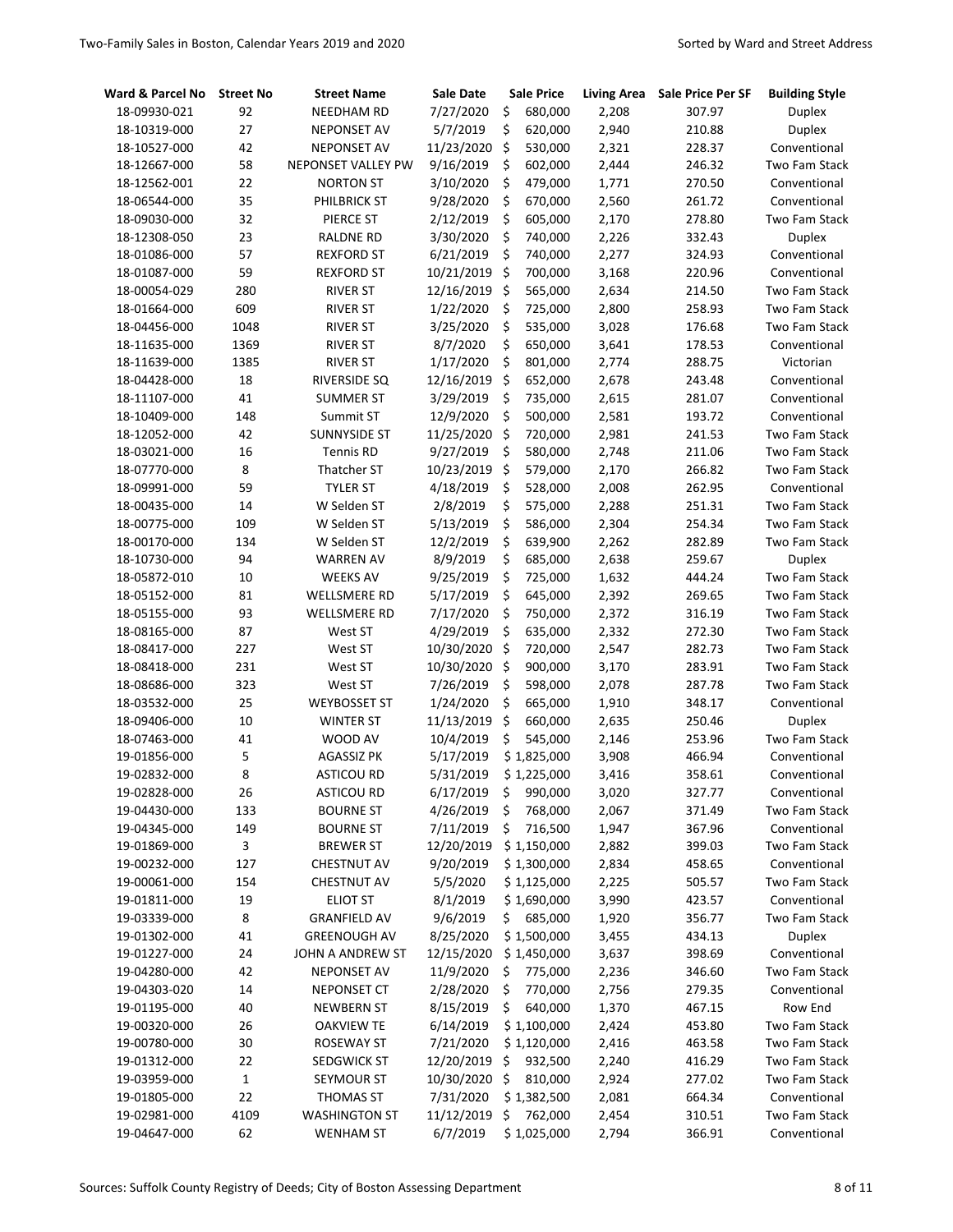| Ward & Parcel No | <b>Street No</b> | <b>Street Name</b>    | Sale Date     |      | <b>Sale Price</b> | <b>Living Area</b> | Sale Price Per SF | <b>Building Style</b> |
|------------------|------------------|-----------------------|---------------|------|-------------------|--------------------|-------------------|-----------------------|
| 20-00229-000     | 101              | <b>ALBANO ST</b>      | 1/30/2020     | \$   | 550,000           | 1,800              | 305.56            | Conventional          |
| 20-00430-000     | 19               | <b>AVERTON ST</b>     | 9/2/2020      | \$   | 760,000           | 2,384              | 318.79            | Two Fam Stack         |
| 20-09632-000     | 44               | <b>Baker ST</b>       | 8/15/2019     | \$   | 730,501           | 2,322              | 314.60            | Two Fam Stack         |
| 20-00584-000     | 301              | <b>BEECH ST</b>       | 7/9/2019      | \$   | 780,000           | 2,288              | 340.91            | Two Fam Stack         |
| 20-00586-000     | 305              | <b>BEECH ST</b>       | 10/31/2019    | \$   | 668,000           | 2,100              | 318.10            | Two Fam Stack         |
| 20-06179-000     | 11               | <b>BURWELL RD</b>     | 12/18/2020    |      | \$1,050,000       | 3,470              | 302.64            | Conventional          |
| 20-09351-000     | 108              | <b>CASS ST</b>        | 5/1/2020      | \$   | 740,000           | 2,765              | 267.64            | Conventional          |
| 20-04538-000     | 1441             | <b>CENTRE ST</b>      | 4/16/2020     | \$   | 803,400           | 2,696              | 298.00            | Two Fam Stack         |
| 20-04494-000     | 1543             | <b>CENTRE ST</b>      | 3/31/2020     | \$   | 685,000           | 1,950              | 351.28            | <b>Two Fam Stack</b>  |
| 20-08727-000     | 25               | CHESBROUGH RD         | 5/28/2019     | \$   | 820,000           | 2,376              | 345.12            | Two Fam Stack         |
| 20-04701-000     | 44               | <b>CONGREVE ST</b>    | 8/30/2019     | \$   | 910,000           | 2,978              | 305.53            | Conventional          |
| 20-04731-000     | 49               | <b>CONGREVE ST</b>    | 11/30/2020    |      | \$1,050,000       | 3,062              | 342.87            | Conventional          |
| 20-08342-000     | 12               | <b>DENT ST</b>        | 6/30/2020     | \$   | 849,000           | 2,236              | 379.76            | Conventional          |
| 20-05372-000     | 40               | <b>FAIRVIEW ST</b>    | 8/1/2019      | \$   | 835,000           | 2,368              | 352.65            | Two Fam Stack         |
| 20-07237-000     | 41               | Garnet RD             | 3/1/2019      | \$   | 900,000           | 2,288              | 393.36            | Two Fam Stack         |
| 20-07262-000     | 42               | Garnet RD             | 11/22/2019    | \$   | 845,000           | 2,302              | 367.07            | Two Fam Stack         |
| 20-09823-000     | 40               | <b>GLENELLEN RD</b>   | 5/16/2019     | \$   | 875,000           | 2,026              | 431.89            | Two Fam Stack         |
| 20-11713-000     | 357              | Grove ST              | 6/2/2020      | \$   | 645,000           | 2,152              | 299.72            | Two Fam Stack         |
| 20-04910-000     | 43               | <b>HEWLETT ST</b>     | 4/30/2019     | \$   | 765,000           | 2,399              | 318.88            | Two Fam Stack         |
| 20-04972-000     | 87               | <b>HEWLETT ST</b>     | 9/16/2019     | \$   | 770,000           | 2,674              | 287.92            | Conventional          |
| 20-05095-000     | 43               | <b>KNOLL ST</b>       | 12/24/2019    | \$   | 649,000           | 1,514              | 428.55            | Conventional          |
| 20-02707-000     | 14               | LaGrange ST           | 6/4/2019      | \$   | 740,000           | 2,644              | 279.88            | Two Fam Stack         |
| 20-02561-000     | 145              | <b>LAGRANGE ST</b>    | 7/31/2020     | \$   | 790,000           | 2,419              | 326.55            | Conventional          |
| 20-01510-000     | 6                | <b>LORRAINE ST</b>    | 12/9/2019     | \$   | 649,000           | 2,306              | 281.44            | Conventional          |
| 20-05928-000     | 112              | <b>MANTHORNE RD</b>   | 9/6/2019      |      | \$1,164,000       | 3,552              | 327.70            | Conventional          |
| 20-02282-000     | 12               | <b>MARCH AV</b>       | 11/13/2020    | \$   | 750,000           | 2,879              | 260.51            | Conventional          |
| 20-00575-000     | 35               | <b>MENDELSSOHN ST</b> | 3/8/2019      | \$   | 690,000           | 2,028              | 340.24            | Two Fam Stack         |
| 20-01745-000     | 11               | <b>MEREDITH ST</b>    | 8/22/2019     | \$   | 871,000           | 2,362              | 368.79            | Conventional          |
| 20-04503-001     | 87               | MONTCLAIR AV          | 12/16/2020    | \$   | 810,000           | 3,062              | 264.50            | Conventional          |
| 20-00848-000     | 5                | <b>NIKISCH AV</b>     | 10/30/2020    | \$   | 680,000           | 2,608              | 260.74            | Two Fam Stack         |
| 20-09777-000     | 27               | NORTHDALE RD          | 3/26/2019     | \$   | 675,000           | 2,232              | 302.42            | Two Fam Stack         |
| 20-02146-000     | 16               | <b>ORIOLE ST</b>      | 5/22/2020     | \$   | 960,000           | 3,058              | 313.93            | Two Fam Stack         |
| 20-09714-002     | 25               | PARAGON RD            | 12/21/2020    | \$   | 552,000           | 1,715              | 321.87            | <b>Duplex</b>         |
| 20-08358-000     | 6                | PERHAM ST             | 10/6/2020     | \$   | 760,000           | 2,706              | 280.86            | Conventional          |
| 20-07781-000     | 22               | POTOMAC ST            | 8/28/2020     | \$   | 795,000           | 1,950              | 407.69            | <b>Duplex</b>         |
| 20-05348-000     | $11\,$           | PRIMROSE ST           | 5/10/2019     | \$   | 900,000           | 3,228              | 278.78            | Conventional          |
| 20-05983-000     | 92               | REDLANDS RD           | 2/25/2019     | \$   | 775,000           | 3,289              | 235.63            | Conventional          |
| 20-06005-000     | 138              | <b>Redlands RD</b>    | 4/22/2020     | \$   | 745,000           | 2,876              | 259.08            | Conventional          |
| 20-01437-000     | 19               | <b>REXHAME ST</b>     | 11/2/2020     | \$   | 800,000           | 2,804              | 285.31            | Two Fam Stack         |
| 20-00440-000     | 158              | ROSLINDALE AV         | 1/31/2020     | \$   | 680,000           | 1,894              | 358.95            | Conventional          |
| 20-08710-000     | 20               | SANBORN AV            | 10/29/2020    | \$   | 855,200           | 2,484              | 344.28            | Two Fam Stack         |
| 20-04888-000     | 48               | SHEFFIELD RD          | 3/7/2019      | \$   | 675,000           | 2,370              | 284.81            | Conventional          |
| 20-02858-007     | 14               | SPARROW ST            | 7/15/2020     | \$   | 755,000           | 2,392              | 315.64            | Two Fam Stack         |
| 20-02858-006     | 18               | SPARROW ST            | 5/11/2020     | \$   | 766,500           | 2,392              | 320.44            | Two Fam Stack         |
| 20-01656-000     | 33               | <b>STRATFORD ST</b>   | 7/26/2019     |      | \$1,100,000       | 3,755              | 292.96            | Conventional          |
| 20-05404-000     | 19               | SYMMES ST             | 7/18/2019     | \$   | 850,000           | 2,730              | 311.36            | Conventional          |
| 20-08165-000     | 10               | <b>THURLOW ST</b>     | 12/2/2019     | \$   | 550,000           | 1,573              | 349.76            | Conventional          |
| 20-08450-000     | 325              | <b>VERMONT ST</b>     | 7/22/2019     | \$   | 705,000           | 2,167              | 325.30            | Conventional          |
| 20-07042-000     | 737              | <b>VFW PW</b>         | 1/31/2020     | \$   | 700,000           | 1,824              | 383.77            | <b>Duplex</b>         |
| 20-06805-000     | 759              | <b>VFW PW</b>         | 3/10/2020     | \$   | 700,000           | 1,900              | 368.42            | <b>Duplex</b>         |
| 20-05199-000     | 90               | <b>WALTER ST</b>      | 9/18/2019     | \$   | 879,000           | 2,866              | 306.74            | <b>Duplex</b>         |
| 20-02793-000     | 4855             | Washington ST         | 3/31/2020     | \$   | 720,000           | 1,972              | 365.19            | Conventional          |
| 20-02961-000     | 4935             | <b>WASHINGTON ST</b>  | 11/14/2019    | \$   | 700,000           | 2,656              | 263.55            | Two Fam Stack         |
| 20-11570-000     | 5223             | <b>Washington ST</b>  | 11/1/2019     | \$   | 775,000           | 2,550              | 303.92            | Conventional          |
| 20-03731-000     | 179              | <b>WELD ST</b>        | 5/10/2019     | \$   | 882,500           | 3,094              | 285.27            | Two Fam Stack         |
| 20-07812-000     | 36               | <b>WESTMOUNT AV</b>   | 10/16/2019    | \$   | 750,000           | 2,760              | 271.74            | Two Fam Stack         |
| 20-08138-000     | 53               | <b>WESTMOUNT AV</b>   | 12/10/2020 \$ |      | 837,500           | 2,272              | 368.62            | <b>Duplex</b>         |
| 20-06020-000     | 157              | <b>WILLOW ST</b>      | 7/13/2020     | - \$ | 860,000           | 2,430              | 353.91            | Two Fam Stack         |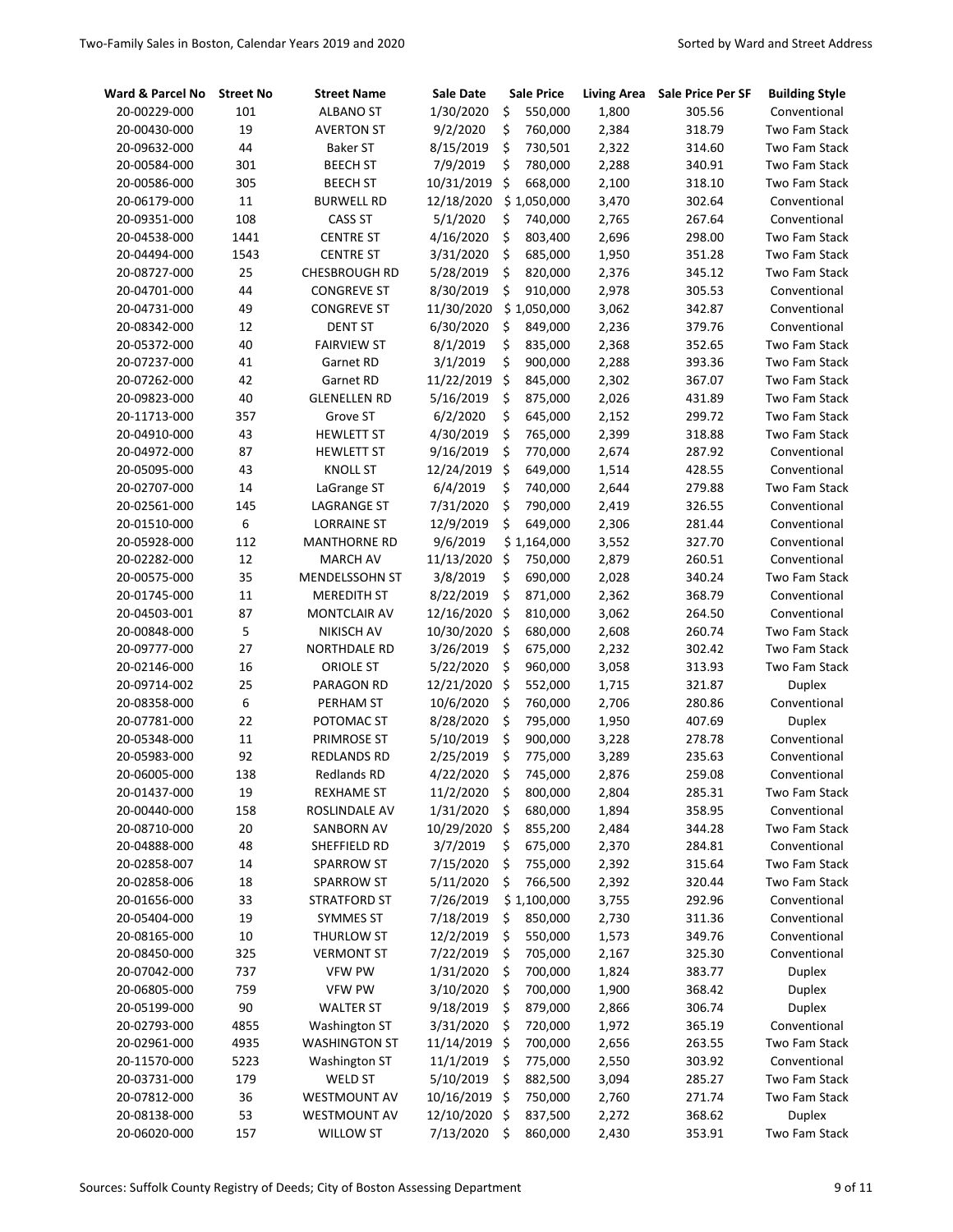| Ward & Parcel No | <b>Street No</b> | <b>Street Name</b>   | Sale Date  | <b>Sale Price</b> | <b>Living Area</b> | Sale Price Per SF | <b>Building Style</b> |
|------------------|------------------|----------------------|------------|-------------------|--------------------|-------------------|-----------------------|
| 20-06828-000     | 44               | <b>WORLEY ST</b>     | 9/24/2019  | \$<br>740,000     | 2,519              | 293.74            | Conventional          |
| 21-02855-000     | 96               | Academy Hill RD      | 4/12/2019  | \$<br>880,000     | 2,880              | 305.56            | Two Fam Stack         |
| 21-02490-000     | 235              | CHESTNUT HILL AV     | 4/28/2020  | \$1,600,000       | 4,531              | 353.11            | Conventional          |
| 21-02728-000     | 60               | Colborne RD          | 1/8/2020   | \$1,050,000       | 2,528              | 415.35            | Two Fam Stack         |
| 21-02053-000     | 85               | Corey RD             | 11/23/2020 | \$1,610,000       | 4,954              | 325.02            | Conventional          |
| 21-01662-000     | 232              | Corey RD             | 5/10/2019  | \$1,125,000       | 2,592              | 434.03            | Two Fam Stack         |
| 21-01616-003     | 271              | Corey RD             | 10/18/2019 | \$1,280,000       | 3,360              | 380.95            | Two Fam Stack         |
| 21-02202-000     | 113              | Lanark RD            | 3/28/2019  | \$1,200,000       | 3,056              | 392.67            | Two Fam Stack         |
| 21-02625-000     | 14               | <b>LEAMINGTON RD</b> | 8/12/2019  | \$<br>870,000     | 2,427              | 358.40            | Row Middle            |
| 21-01968-000     | 40               | <b>MONASTERY RD</b>  | 1/11/2019  | \$1,060,000       | 3,552              | 298.42            | Conventional          |
| 21-02408-000     | 32               | <b>ORKNEY RD</b>     | 9/12/2019  | \$<br>899,000     | 3,075              | 292.36            | Semi-Det              |
| 21-02407-000     | 34               | <b>ORKNEY RD</b>     | 12/6/2019  | \$<br>895,000     | 2,967              | 301.65            | Semi-Det              |
| 21-00800-000     | 12               | Reedsdale ST         | 4/8/2019   | \$1,035,000       | 2,294              | 451.18            | Two Fam Stack         |
| 21-01886-000     | 13               | <b>Union ST</b>      | 2/11/2019  | \$<br>690,000     | 2,040              | 338.24            | Two Fam Stack         |
| 21-02460-000     | 16               | Wade ST              | 9/3/2019   | \$1,350,000       | 2,880              | 468.75            | <b>Duplex</b>         |
| 21-01270-000     | 106              | <b>WARREN ST</b>     | 4/19/2019  | \$1,165,000       | 3,323              | 350.61            | <b>Duplex</b>         |
| 22-05473-001     | 32               | Academy Hill RD      | 1/8/2019   | \$<br>925,000     | 1,868              | 495.18            | Row Middle            |
| 22-03338-000     | 24               | <b>ADAIR RD</b>      | 1/21/2020  | \$<br>980,000     | 2,670              | 367.04            | Conventional          |
| 22-04097-001     | 3                | <b>ALLEN RD</b>      | 1/13/2020  | \$<br>905,000     | 2,419              | 374.09            | Conventional          |
| 22-02475-000     | 28               | <b>ARLINGTON ST</b>  | 4/30/2019  | \$<br>830,000     | 2,722              | 304.97            | Conventional          |
| 22-01509-000     | 4                | <b>BAYARD ST</b>     | 7/17/2019  | \$1,155,000       | 2,585              | 446.77            | Conventional          |
| 22-04240-000     | 49               | <b>Bennett ST</b>    | 10/2/2019  | \$1,225,000       | 2,762              | 443.45            | Conventional          |
| 22-04251-000     | 83               | <b>Bennett ST</b>    | 9/14/2020  | \$<br>795,000     | 2,473              | 321.47            | Two Fam Stack         |
| 22-04158-000     | 90               | <b>Bennett ST</b>    | 7/31/2020  | \$1,055,000       | 2,831              | 372.69            | Conventional          |
| 22-04406-000     | 98               | <b>Bennett ST</b>    | 3/10/2020  | \$1,130,000       | 2,250              | 502.22            | Two Fam Stack         |
| 22-02366-000     | 10               | <b>BENTLEY ST</b>    | 8/28/2020  | \$1,100,000       | 3,380              | 325.41            | Conventional          |
| 22-03945-000     | 161              | <b>Bigelow ST</b>    | 7/22/2019  | \$<br>918,000     | 3,140              | 292.35            | Conventional          |
| 22-03093-000     | 15               | <b>BOTHWELL RD</b>   | 5/29/2019  | \$<br>985,000     | 3,131              | 314.56            | Conventional          |
| 22-04511-000     | 85               | <b>BRAYTON RD</b>    | 9/21/2020  | \$<br>896,000     | 2,352              | 380.95            | Two Fam Stack         |
| 22-04515-000     | 101              | <b>BRAYTON RD</b>    | 7/15/2019  | \$<br>830,500     | 2,288              | 362.98            | Two Fam Stack         |
| 22-04464-000     | 141              | <b>BRAYTON RD</b>    | 5/18/2020  | \$<br>908,000     | 2,150              | 422.33            | Two Fam Stack         |
| 22-02822-000     | 34               | Brooksdale RD        | 7/9/2020   | \$1,200,000       | 2,990              | 401.28            | Conventional          |
| 22-05425-010     | 4                | <b>CHESTNUT PL</b>   | 8/8/2019   | \$<br>690,000     | 2,218              | 311.15            | Conventional          |
| 22-02838-000     | 70               | Cresthill RD         | 6/20/2019  | \$<br>820,000     | 2,236              | 366.73            | Two Fam Stack         |
| 22-03743-000     | 16               | Cufflin ST           | 12/31/2019 | \$<br>925,000     | 2,340              | 395.30            | Two Fam Stack         |
| 22-04900-000     | 30               | <b>DIGHTON ST</b>    | 9/26/2019  | \$1,065,000       | 4,378              | 243.24            | Conventional          |
| 22-01972-000     | 38               | <b>DUSTIN ST</b>     | 9/9/2019   | \$<br>900,000     | 2,850              | 315.83            | Conventional          |
| 22-02132-000     | 23               | Etna ST              | 1/10/2020  | \$<br>550,000     | 2,160              | 254.63            | Two Fam Stack         |
| 22-01753-000     | 9                | <b>Everett ST</b>    | 7/16/2020  | \$1,018,000       | 2,310              | 440.73            | Conventional          |
| 22-01170-000     | 241              | Everett ST           | 11/23/2020 | \$<br>850,000     | 2,309              | 368.06            | Conventional          |
| 22-04195-000     | 35               | Foster ST            | 2/19/2020  | \$<br>930,000     | 3,101              | 299.92            | Conventional          |
| 22-01072-000     | 164              | Franklin ST          | 5/5/2020   | \$<br>870,000     | 1,920              | 453.13            | Row Middle            |
| 22-02035-000     | 41               | <b>GARDENA ST</b>    | 6/6/2019   | \$<br>930,000     | 2,268              | 410.05            | Two Fam Stack         |
| 22-02026-000     | 68               | <b>GLENCOE ST</b>    | 3/25/2019  | \$<br>935,000     | 2,200              | 425.00            | Two Fam Stack         |
| 22-04554-000     | 5                | <b>GLENLEY TE</b>    | 6/12/2019  | \$<br>900,000     | 2,500              | 360.06            | Conventional          |
| 22-05230-001     | 14               | Glenmont RD          | 8/17/2020  | \$<br>840,000     | 2,814              | 298.47            | Conventional          |
| 22-01800-000     | 28               | Hano ST              | 4/1/2020   | \$<br>895,000     | 2,102              | 425.78            | <b>Row Middle</b>     |
| 22-04253-000     | 82               | <b>HARRIET ST</b>    | 4/17/2019  | \$<br>975,000     | 2,576              | 378.49            | Two Fam Stack         |
| 22-02969-000     | 58               | <b>HOBSON ST</b>     | 5/31/2019  | \$<br>900,000     | 2,352              | 382.65            | Two Fam Stack         |
| 22-01208-000     | 28               | <b>HOLTON ST</b>     | 9/6/2019   | \$1,760,000       | 3,936              | 447.12            | <b>Duplex</b>         |
| 22-00126-000     | 67               | Hopedale ST          | 9/30/2020  | \$1,050,000       | 3,255              | 322.57            | Conventional          |
| 22-03551-000     | 72               | HUNNEWELL AV         | 10/3/2019  | \$1,000,000       | 2,628              | 380.52            | Two Fam Stack         |
| 22-05000-000     | 64               | Kirkwood RD          | 2/22/2019  | \$2,800,000       | 5,566              | 503.05            | <b>Duplex</b>         |
| 22-05324-000     | 195              | Lake ST              | 11/5/2020  | \$1,185,000       | 3,139              | 377.48            | Conventional          |
| 22-02182-000     | $\mathbf 2$      | LAWRENCE PL          | 2/19/2020  | \$<br>900,000     | 2,200              | 409.09            | Duplex                |
| 22-00893-000     | 81               | LITCHFIELD ST        | 7/17/2020  | \$1,150,000       | 3,162              | 363.72            | Conventional          |
| 22-00800-000     | 112              | LITCHFIELD ST        | 8/20/2020  | \$1,175,000       | 2,720              | 431.99            | <b>Duplex</b>         |
| 22-00586-000     | 15               | <b>MACKIN ST</b>     | 9/3/2019   | \$1,300,000       | 3,213              | 404.63            | <b>Duplex</b>         |